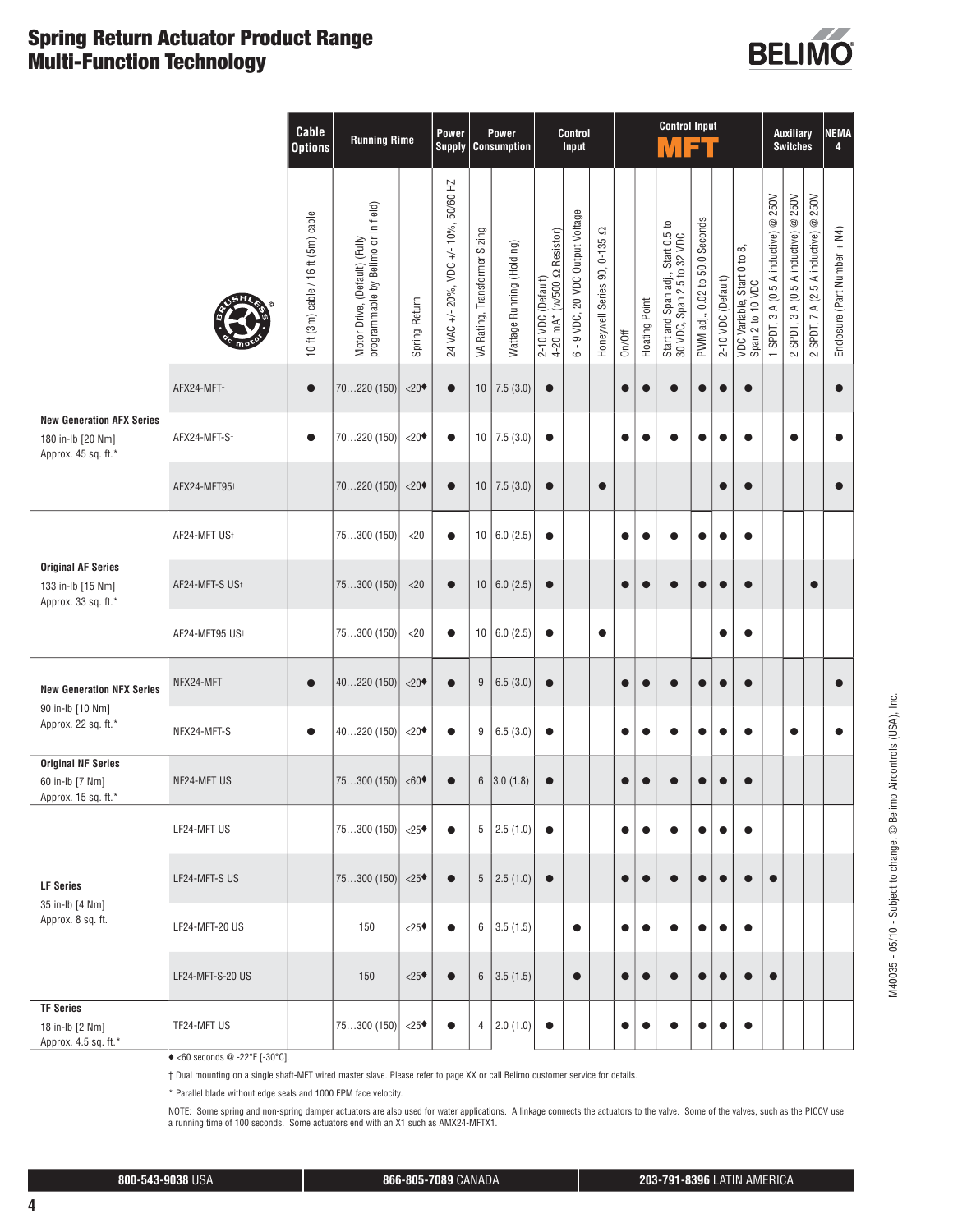

### **Non-Spring Return Actuator Product Range Multi-Function Technology**

|                                                             |                |                                     | <b>Custom</b><br><b>Options</b>        | <b>Running</b><br><b>Time</b>                            | <b>Supply</b>               | Power          |                | <b>Power</b><br><b>Consumption</b> | <b>Control</b><br>Input                          |                                        |           | M              | <b>Control Input</b>                                                            |                                                      |                    | <b>Position</b><br><b>Feedback</b>                       | <b>Auxiliary</b><br><b>Switches</b> | <b>NEMA</b><br>4X                |
|-------------------------------------------------------------|----------------|-------------------------------------|----------------------------------------|----------------------------------------------------------|-----------------------------|----------------|----------------|------------------------------------|--------------------------------------------------|----------------------------------------|-----------|----------------|---------------------------------------------------------------------------------|------------------------------------------------------|--------------------|----------------------------------------------------------|-------------------------------------|----------------------------------|
|                                                             |                | 10 ft (3m) cable / 16 ft (5m) cable | Terminal strip<br>NEMA 1/IP20 / 2/IP54 | Motor Drive Range, (Default)<br>…-MFT Fully Programmable | 24 VAC +/- 20%, VDC +/- 10% | 100 to 240 VAC | VA Rating      | Wattage Running<br>(Holding)       | 2-10 VDC (Default)<br>4-20 mA (w/500 Ω Resistor) | q<br>$0 - 135$<br>Honeywell Series 90, | On/Off    | Floating Point | ij., Start 0.5 to<br>5 to 32 VDC<br>Start and Span adj.,<br>30 VDC, Span 2.5 tc | Seconds<br>50.0<br>$\mathsf{D}$<br>0.02<br>PWM adj., | 2-10 VDC (Default) | $\infty$<br>VDC Variable, Start 0 to<br>Span 2 to 10 VDC | Add-on                              | Enclosure (Part No. +N4 or +N4H) |
| GMX Series 360 in-lb [40 Nm]                                | GMX24-MFT+     | $\bullet$                           |                                        | 75-300 (150)                                             | $\bullet$                   |                | 7              | 4.0(1.5)                           | $\bullet$                                        |                                        | $\bullet$ | $\bullet$      |                                                                                 | O                                                    | $\bullet$          | $\bullet$                                                |                                     |                                  |
| Approx. 90 sq. ft.**                                        | GMX24-MFT95†   | $\bullet$                           |                                        | 100-300 (150)                                            | $\bullet$                   |                | $\overline{7}$ | 4.0(1.5)                           |                                                  | $\bullet$                              |           |                |                                                                                 |                                                      | $\bullet$          | $\bullet$                                                |                                     |                                  |
|                                                             | AMX24-MFT      | $\bullet$                           |                                        | 90-300 (150)                                             | $\bullet$                   |                | 6              | 3.5(1.3)                           | $\bullet$                                        |                                        | $\bullet$ | $\bullet$      |                                                                                 | 0                                                    | $\bullet$          | $\bullet$                                                |                                     |                                  |
| <b>AMX Series 180 in-lb [20 Nm]</b><br>Approx. 45 sq. ft.** | AMCX24-MFT     | $\bullet$                           |                                        | 35-120 (35)                                              | $\bullet$                   |                | 6              | 3.5(1.3)                           | $\bullet$                                        |                                        | $\bullet$ | $\bullet$      | $\bullet$                                                                       | $\bullet$                                            | $\bullet$          | $\bullet$                                                | $\bullet$                           |                                  |
|                                                             | AMX24-MFT95    | $\bullet$                           |                                        | 90-150 (150)                                             | $\bullet$                   |                | 6              | 3.5(1.3)                           |                                                  | $\bullet$                              |           |                |                                                                                 |                                                      | $\bullet$          | $\bullet$                                                | $\bullet$                           |                                  |
| AMQ Series 140 in-lb [16Nm]                                 | AMQX24-MFT     | $\bullet$                           |                                        | $7-15(7)$                                                | $\bullet$                   |                | 18             | 12(1.5)                            | $\bullet$                                        |                                        | $\bullet$ | $\bullet$      |                                                                                 | e                                                    | $\bullet$          | $\bullet$                                                |                                     |                                  |
|                                                             | NMX24-MFT      | $\bullet$                           |                                        | 45-150 (150)                                             | $\bullet$                   |                | 6              | 3.5(1.3)                           | $\bullet$                                        |                                        | $\bullet$ | $\bullet$      |                                                                                 | O                                                    | $\bullet$          | $\bullet$                                                |                                     |                                  |
| NMX Series 70 in-lb [8 Nm]<br>Approx. 22 sq. ft.**          | NMX24-MFT95    | $\bullet$                           |                                        | 45-150 (150)                                             | $\bullet$                   |                | 6              | 3.5(1.3)                           |                                                  | $\bullet$                              |           |                |                                                                                 |                                                      |                    | $\bullet$                                                | $\bullet$                           |                                  |
|                                                             | NMCX24-MFT     | $\bullet$                           |                                        | $20-75(20)$                                              | $\bullet$                   |                | 5              | 3.0(0.6)                           | $\bullet$                                        |                                        |           |                |                                                                                 |                                                      | $\bullet$          | $\bullet$                                                | $\bullet$                           |                                  |
| NMQ Series 70 in-lb [8Nm]                                   | NMQX24-MFT     | $\bullet$                           |                                        | $4-20(4)$                                                | $\bullet$                   |                | 18             | 12(1.5)                            | $\bullet$                                        |                                        | $\bullet$ | $\bullet$      |                                                                                 |                                                      | $\bullet$          | $\bullet$                                                |                                     |                                  |
| LMX Series 35 in-lb [4 Nm]                                  | LMX24-MFT      | $\bullet$                           |                                        | 35-200 (150)                                             | $\bullet$                   |                | 5              | 2.5(1.2)                           | $\bullet$                                        |                                        | $\bullet$ | $\bullet$      |                                                                                 |                                                      | $\bullet$          | $\bullet$                                                | $\bullet$                           |                                  |
| Approx. 11 sq. ft.**                                        | LMX24-MFT95    | $\bullet$                           |                                        | 35-150 (150)                                             | $\bullet$                   |                | 5              | 2.5(1.2)                           |                                                  | $\bullet$                              |           |                |                                                                                 |                                                      |                    | $\bullet$                                                | $\bullet$                           |                                  |
| LMQ Series 35 in-lb [4Nm]                                   | LMQX24-MFT     | $\bullet$                           |                                        | $2.5 - 10(2.5)$                                          | $\bullet$                   |                | 18             | 12(1.5)                            | $\bullet$                                        |                                        | $\bullet$ | $\bullet$      | $\bullet$                                                                       |                                                      | $\bullet$          | $\bullet$                                                | $\bullet$                           |                                  |
| AHX Series 101 lbf [450 N Force]<br>4" or 8" stroke         | AHX24-MFT*     | $\bullet$                           |                                        | $150*$                                                   | $\bullet$                   |                | 6              | 3.5(1.3)                           | $\bullet$                                        |                                        | $\bullet$ | $\bullet$      |                                                                                 |                                                      | $\bullet$          | $\bullet$                                                |                                     |                                  |
| AHQ Series 44 lbf [200 N Force]                             | AHQX24-MFT-100 | $\bullet$                           |                                        | 7-30 $(7)^*$                                             | $\bullet$                   |                | 18             | 12(1.5)                            | $\bullet$                                        |                                        | $\bullet$ | $\bullet$      | $\bullet$                                                                       | $\bullet$                                            | $\bullet$          | $\bullet$                                                |                                     |                                  |
| LHX Series 34 lbf [150 N Force]<br>4" or 8" stroke          | LHX24-MFT*     | $\bullet$                           |                                        | 75-150 (150)*                                            | $\bullet$                   |                |                | $5$ 2.5 (1.2)                      | $\bullet$                                        |                                        | $\bullet$ | $\bullet$      | $\bullet$                                                                       | $\bullet$                                            | $\bullet$          | $\bullet$                                                |                                     |                                  |
| LHQ Series 22 lbf [100 N Force]                             | LHQX24-MFT-100 | $\bullet$                           |                                        | $3.5 - 15(3.5)^*$                                        | $\bullet$                   |                | 18             | 12(1.5)                            | $\bullet$                                        |                                        | $\bullet$ | $\bullet$      | $\bullet$                                                                       |                                                      | $\bullet$          | $\bullet$                                                |                                     |                                  |
| LUX Series 27 in-lb [3 Nm]                                  | LUX24-MFT      | $\bullet$                           |                                        | 75-150 (150)                                             | $\bullet$                   |                | 5 <sup>1</sup> | 2.5(1.2)                           | $\bullet$                                        |                                        | $\bullet$ | $\bullet$      |                                                                                 | $\bullet$                                            | $\bullet$          | $\bullet$                                                |                                     |                                  |

\* The LH and AH linear series actuators come in three different stroke lengths [4, 8 or 12 in]. The part number is followed by -100, -200, -300 respectively. The default running time is 150 seconds per 4 inches [100 mm]. R

LH Series: 70-270, 140-540, 200-810, on the -100, -200, -300 models respectively.

AH Series: 150-600, 300-1200, 450-1800, on the -100, -200, -300 models respectively.

LHQ and AHQ available in 4 inch version only.

† Dual mounting on a single shaft is possible for higher torque (-3 and -SR wired in parallel), (-MFT wired Master-Slave). Please call Belimo customer service for details.

\*\* Parallel blade without edge seals and 1000 FPM face velocity.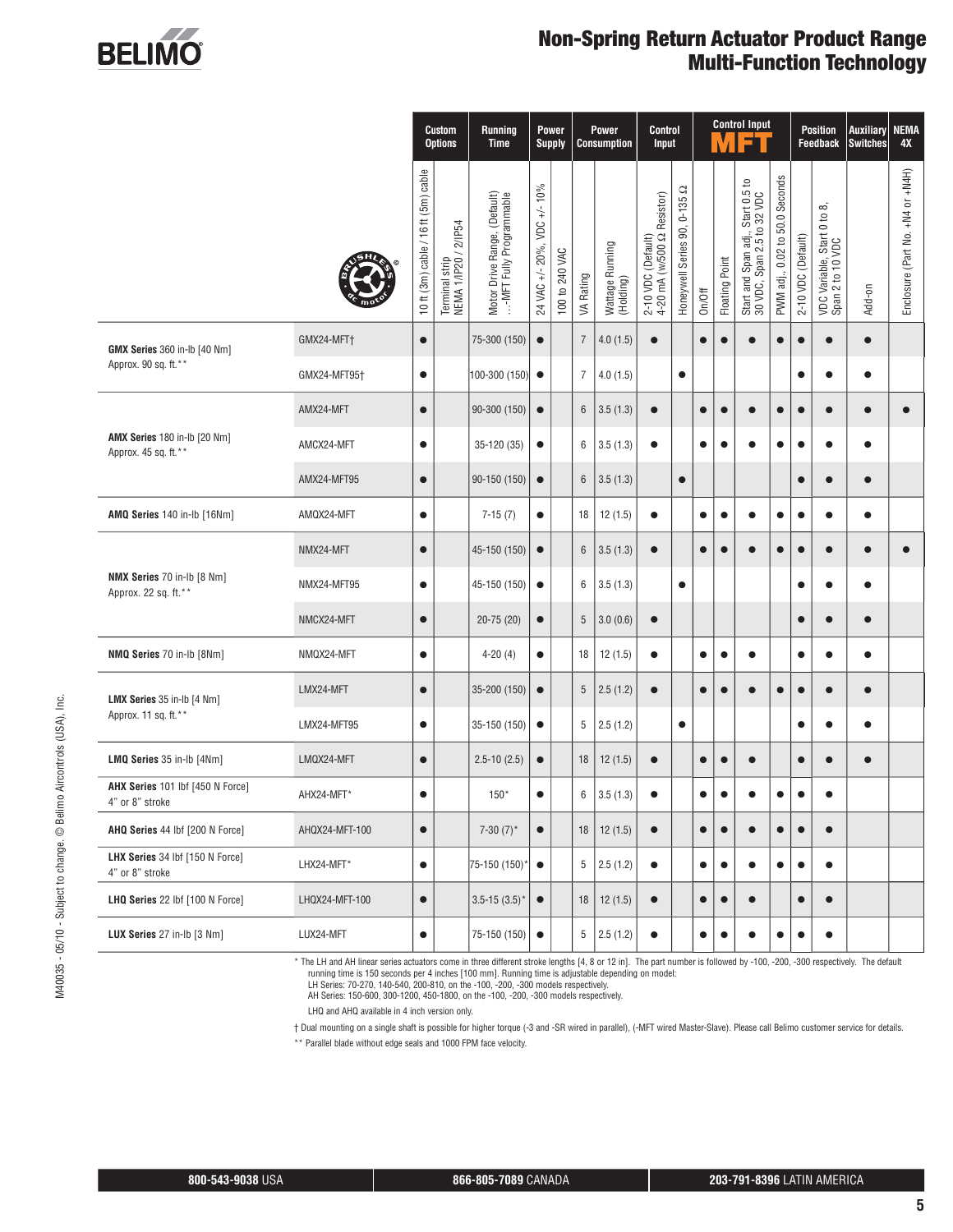**DC Voltage Control**



#### **Spring Return Actuators**

|  | AFX24-MFT(-S)      | 180 in-lb   |
|--|--------------------|-------------|
|  | AF24-MFT(-S) US    | $133$ in-lb |
|  | NFX24-MFT(-S)      | 90 in-lb    |
|  | NF24-MFT US        | $60$ in-Ib  |
|  | LF24-MFT(-S) US    | $35$ in-lb  |
|  | LF24-MFT(-S)-20 US | $35$ in-lb  |
|  | TF24-MFT US        | $18$ in-Ib  |
|  |                    |             |

#### **Non-Spring Return Actuators**



| GMX24-MFT      | 360 in-lb  |
|----------------|------------|
| AMX24-MFT      | 180 in-Ib  |
| NMX24-MFT      | 90 in-Ib   |
| LMX24-MFT      | $45$ in-Ib |
| AMQX24-MFT     | 140 in-lb  |
| NMQX24-MFT     | 70 in-Ib   |
| LMQX24-MFT     | $35$ in-Ib |
| AHX24-MFT      | $101$ lbf  |
| AHQX24-MFT-100 | 44 lbf     |
| LHX24-MFT      | 34 lbf     |
| LHQX24-MFT-100 | $22$ lbf   |
| LUX24-MFT      | 27 in-Ih   |
|                |            |

#### **Application**

How the MFT actuator performs is determined by the configuration (P-10001, A01). The old generation actuators used a P-code (P-10001). The new generation actuators use a shorter 3 digit code. This shorter code is displayed on the reorder number.

P-1000... configuration types are used for control voltage applications.

Additional pre-set configurations are listed which offer solutions for nonstandard control application for:

- Adjustable Start and Stop points
- Sequencing actuators
- Combination for master slave (see page 19.)





#### **Select Configuration**

| <b>OUIGUL OUIIIIYULUULU</b>                       |      |                    |                          |                     |          |               |
|---------------------------------------------------|------|--------------------|--------------------------|---------------------|----------|---------------|
| <b>Configuration</b>                              | Code | <b>Input Range</b> | <b>Position Feedback</b> | <b>Running Time</b> | Torque % | Adaptation    |
| P-10001*                                          | A01  | 2.0 to 10.0 VDC    | 2.0 to 10.0 VDC          | 150                 | 100      | <b>MANUAL</b> |
| P-10002                                           | A02  | 0.5 to 10.0 VDC    | 0.5 to 10.0 VDC          | 150                 | 100      | MANUAL        |
| P-10003                                           | A03  | 2.0 to 10.0 VDC    | 0.5 to 5.0 VDC           | 150                 | 100      | MANUAL        |
| P-10004                                           | A04  | 4.0 to 7.0 VDC     | 2.0 to 10.0 VDC          | 150                 | 100      | <b>MANUAL</b> |
| P-10005                                           | A05  | 6.0 to 9.0 VDC     | 2.0 to 10.0 VDC          | 150                 | 100      | MANUAL        |
| P-10006                                           | A06  | 10.5 to 13.5 VDC   | 2.0 to 10.0 VDC          | 150                 | 100      | MANUAL        |
| P-10007                                           | A07  | 0.5 to 5.0 VDC     | 2.0 to 10.0 VDC          | 150                 | 100      | MANUAL        |
| P-10008                                           | A08  | 0.5 to 5.0 VDC     | 0.5 to 10.0 VDC          | 150                 | 100      | <b>MANUAL</b> |
| P-10009                                           | A09  | 5.0 to 10.0 VDC    | 2.0 to 10.0 VDC          | 150                 | 100      | MANUAL        |
| P-10010                                           | A10  | 5.0 to 10.0 VDC    | 0.5 to 10.0 VDC          | 150                 | 100      | MANUAL        |
| P-10013                                           | A13  | 0.5 to 10.0 VDC    | 2.0 to 10.0 VDC          | 150                 | 100      | MANUAL        |
| P-10015                                           | A15  | 2.0 to 5.0 VDC     | 2.0 to 10.0 VDC          | 150                 | 100      | MANUAL        |
| P-10016                                           | A16  | 2.0 to 6.0 VDC     | 2.0 to 10.0 VDC          | 150                 | 100      | MANUAL        |
| P-10017                                           | A17  | 6.0 to 10.0 VDC    | 2.0 to 10.0 VDC          | 150                 | 100      | MANUAL        |
| P-10018                                           | A18  | 14.0 to 17.0 VDC   | 2.0 to 10.0 VDC          | 150                 | 100      | MANUAL        |
| P-10020                                           | A20  | 9.0 to 12.0 VDC    | 2.0 to 10.0 VDC          | 150                 | 100      | MANUAL        |
| P-10031                                           | A31  | 0.5 to 4.0 VDC     | 2.0 to 10.0 VDC          | 150                 | 100      | MANUAL        |
| P-10063                                           | A63  | 0.5 to 4.5 VDC     | 0.5 to 4.5 VDC           | 150                 | 100      | MANUAL        |
| P-10064                                           | A64  | 5.5 to 10.0 VDC    | 5.5 to 10.0 VDC          | 150                 | 100      | MANUAL        |
| P-10091                                           | A91  | 2.0 to 10.0 VDC    | 2.0 to 10.0 VDC          | 95                  | $100**$  | MANUAL        |
| * P-10001 (A01) is the default configuration code |      |                    |                          |                     |          |               |

\* P-10001 (A01) is the default configuration code. \*\* Reduced torque in Spring Return (see page 19)

**6**

**Voltage**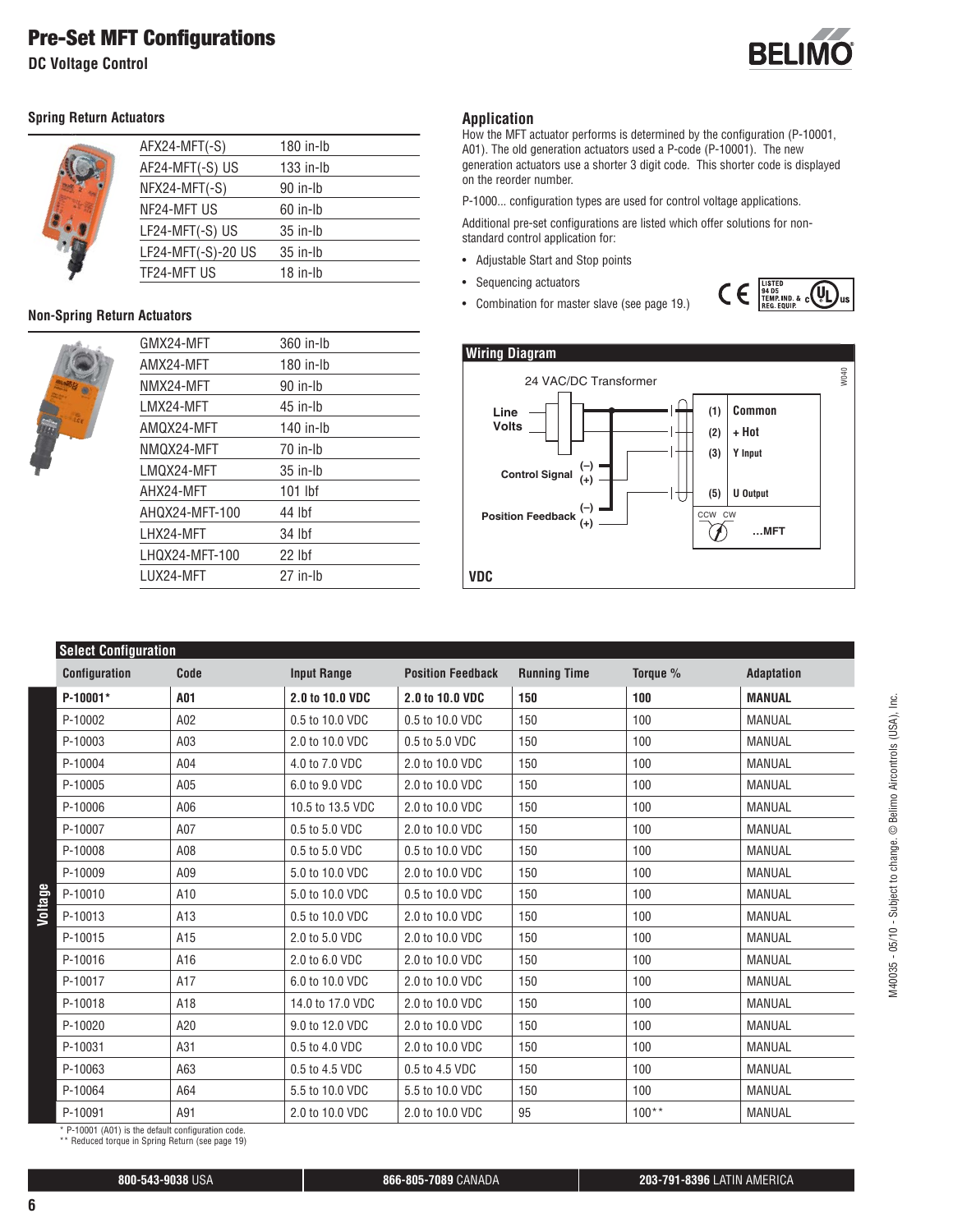

#### **Pulse Width Modulation Control**

#### **Spring Return Actuators**

|  | AFX24-MFT(-S)      | 180 in-lb   |
|--|--------------------|-------------|
|  | AF24-MFT(-S) US    | $133$ in-lb |
|  | NFX24-MFT(-S)      | $90$ in-Ib  |
|  | NF24-MFT US        | $60$ in-Ib  |
|  | LF24-MFT(-S) US    | $35$ in-Ib  |
|  | LF24-MFT(-S)-20 US | $35$ in-Ib  |
|  | TF24-MFT US        | $18$ in-Ib  |
|  |                    |             |

#### **Non-Spring Return Actuators**

| GMX24-MFT | 360 in-lb  |
|-----------|------------|
| AMX24-MFT | 180 in-lb  |
| NMX24-MFT | $90$ in-Ib |
| LMX24-MFT | $45$ in-Ib |
| AH24-MFT  | $101$ lbf  |
| LH24-MFT  | 44 lbf     |
| LUX24-MFT | $27$ in-Ib |
|           |            |

#### **Application**

How the MFT actuator performs is determined by the configuration (P-10001, A01). The old generation actuators used a P-code (P-10001). The new generation actuators use a shorter 3 digit code. This shorter code is displayed on the reorder number.

P-2000… configuration types are used for Pulse Width Modulation control outputs. Most D.D.C. controllers have digital outputs which incorporate a default PWM range.

This enables a D.O. to be used as a proportional output when needed. Simply select the appropriate configuration code according to your application.





|              | <b>Select Configuration</b> |                 |                       |                          |                     |          |                   |
|--------------|-----------------------------|-----------------|-----------------------|--------------------------|---------------------|----------|-------------------|
|              | <b>Configuration</b>        | Code            | <b>Input Range</b>    | <b>Position Feedback</b> | <b>Running Time</b> | Torque % | <b>Adaptation</b> |
|              | P-20001                     | W01             | 0.59 to 2.93 sec      | 2.0 to 10.0 VDC          | 150                 | 100      | MANUAL            |
| Modulation   | P-20002                     | W02             | $0.02$ to $5.00$ sec  | 2.0 to 10.0 VDC          | 150                 | 100      | MANUAL            |
|              | P-20003                     | W03             | 0.10 to 25.50 sec     | 2.0 to 10.0 VDC          | 150                 | 100      | MANUAL            |
|              | P-20004                     | W04             | $0.10$ to $25.60$ sec | 2.0 to 10.0 VDC          | 150                 | 100      | MANUAL            |
| Ē            | P-20005                     | <b>W05</b>      | 0.10 to 5.20 sec      | 0.5 to 5.0 VDC           | 150                 | 100      | MANUAL            |
| 3            | P-20012                     | W <sub>12</sub> | $0.50$ to $25.50$ sec | 0.5 to 10.0 VDC          | 150                 | 100      | MANUAL            |
| <b>Pulse</b> | P-20013                     | W <sub>13</sub> | 0.50 to 2.93 sec      | 0.5 to 5.0 VDC           | 150                 | 100      | MANUAL            |
|              | P-20014                     | W14             | 0.10 to 10.00 sec     | 2.0 to 10.0 VDC          | 150                 | 100      | MANUAL            |

**800-543-9038** USA **866-805-7089** CANADA **203-791-8396** LATIN AMERICA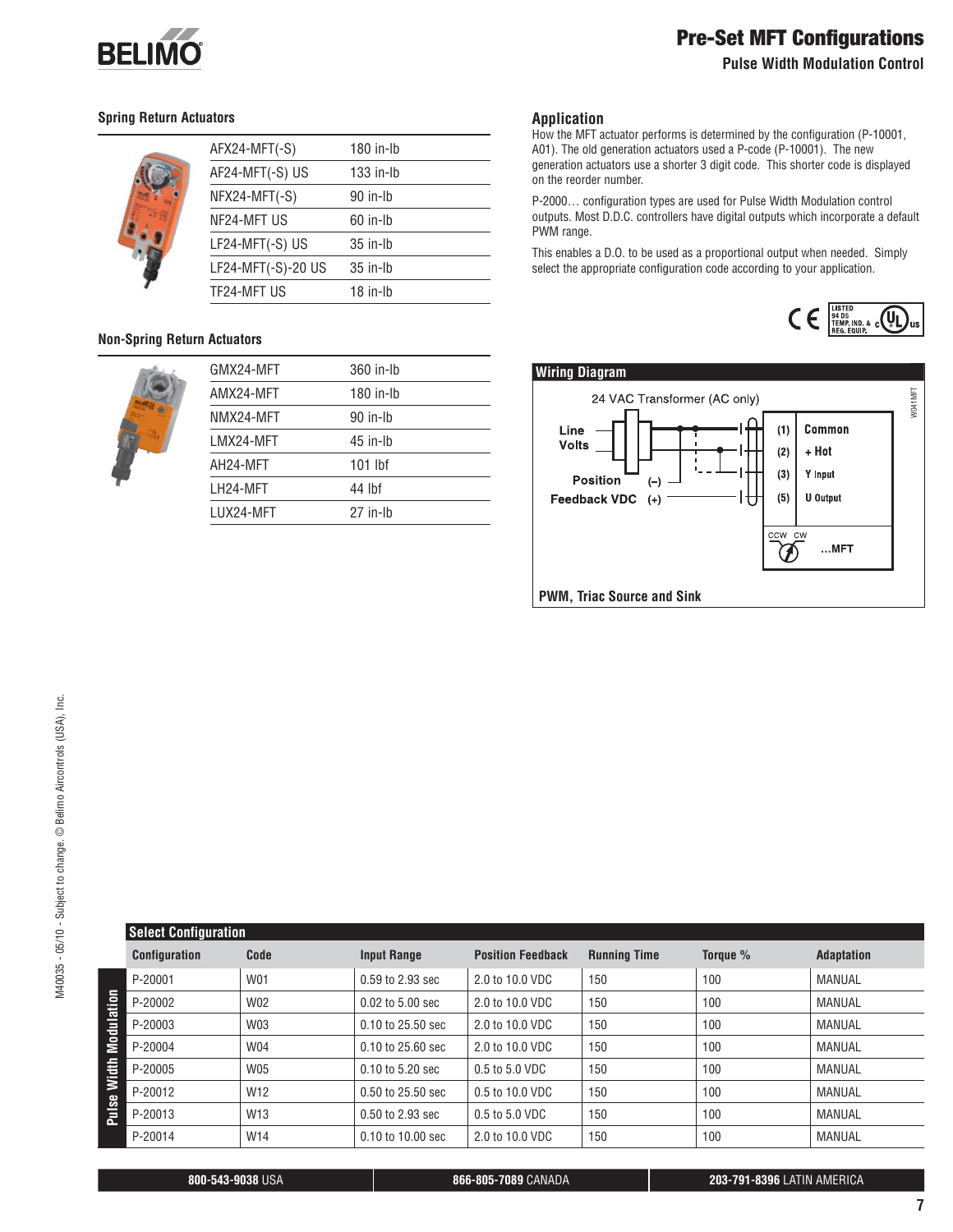**Floating Point Control**

#### **Spring Return Actuators**



| AFX24-MFT(-S)      | 180 in-lb   |
|--------------------|-------------|
| AF24-MFT(-S) US    | $133$ in-lb |
| $NFX24-MFT(-S)$    | $90$ in-Ib  |
| NF24-MFT US        | $60$ in-Ib  |
| LF24-MFT(-S) US    | $35$ in-lb  |
| LF24-MFT(-S)-20 US | $35$ in-Ib  |
| TF24-MFT US        | $18$ in-lb  |

#### **Non-Spring Return Actuators**



| GMX24-MFT  | 360 in-lb  |
|------------|------------|
| AMX24-MFT  | 180 in-lb  |
| NMX24-MFT  | 90 in-Ib   |
| I MX24-MFT | $45$ in-Ib |
| AHX24-MFT  | 101 lbf    |
| I HX24-MFT | 34 lbf     |
| I UX24-MFT | 27 in-lh   |





### **Application**

How the MFT actuator performs is determined by the configuration (P-10001, A01). The old generation actuators used a P-code (P-10001). The new generation actuators use a shorter 3 digit code. This shorter code is displayed on the reorder number.

P-3000… configuration types are used for floating point control outputs. In this application MFT actuators offer constant running time and standard feedback options. A IN4004 or IN4007 diode is required for original spring return actuators only.



 $\sqrt{6}$  MFT actuators are compatible with contact closure, triac source and triac sink type contollers.

#### **Floating Point**

**NOTE:** Diode is internal on new generation spring and non-spring return type actuators, connect to controller using wires 3 & 4.

|          | <b>Select Configuration</b> |                  |                       |                          |                     |          |                   |
|----------|-----------------------------|------------------|-----------------------|--------------------------|---------------------|----------|-------------------|
|          | <b>Configuration</b>        | Code             | <b>Input Range</b>    | <b>Position Feedback</b> | <b>Running Time</b> | Toraue % | <b>Adaptation</b> |
|          | P-30001                     | F <sub>0</sub> 1 | <b>Floating Point</b> | 2.0 to 10.0 VDC          | 150                 | 100      | <b>MANUAL</b>     |
|          | P-30002                     | F <sub>02</sub>  | <b>Floating Point</b> | 0.5 to 10.0 VDC          | 150                 | 100      | <b>MANUAL</b>     |
|          | P-30003                     | F03              | <b>Floating Point</b> | 2.0 to 10.0 VDC          | 100                 | 100      | <b>MANUAL</b>     |
| Control  | P-30004                     | F04              | <b>Floating Point</b> | 0.5 to 5.0 VDC           | 100                 | 100      | <b>MANUAL</b>     |
| Point    | P-30005                     | F <sub>0</sub> 5 | <b>Floating Point</b> | 0.5 to 10.0 VDC          | 100                 | 100      | <b>MANUAL</b>     |
|          | P-30006                     | F06              | <b>Floating Point</b> | 0.5 to 5.0 VDC           | 150                 | 100      | <b>MANUAL</b>     |
| Floating | P-30007                     | F <sub>0</sub> 7 | <b>Floating Point</b> | 2.0 to 10.0 VDC          | 300                 | 100      | <b>MANUAL</b>     |
|          | P-30008                     | F08              | <b>Floating Point</b> | 2.0 to 10.0 VDC          | 75                  | $100*$   | <b>MANUAL</b>     |
|          | P-30009                     | F09              | <b>Floating Point</b> | 2.0 to 10.0 VDC          | 85                  | $100*$   | <b>MANUAL</b>     |
|          | P-30010                     | F10              | <b>Floating Point</b> | 0.5 to 2.5 VDC           | 150                 | 100      | <b>MANUAL</b>     |

\* Reduced torque in Spring Return (see page 19)

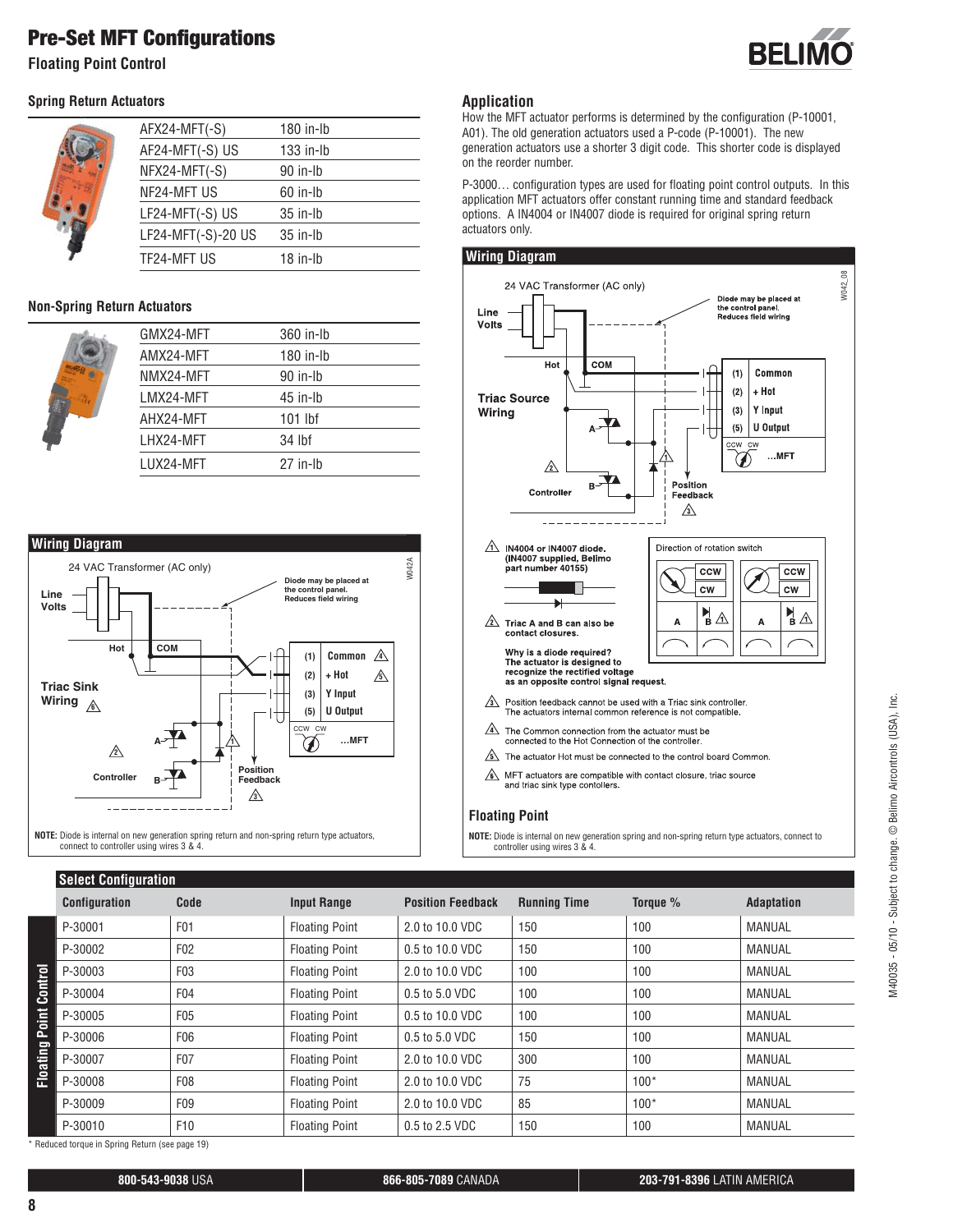

**On/Off Control, P-4000… (J…)**

#### **Spring Return Actuators**



|  | AFX24-MFT(-S)   | 180 in-lb   |
|--|-----------------|-------------|
|  | AF24-MFT(-S) US | $133$ in-lb |
|  | NFX24-MFT(-S)   | 90 in-Ib    |
|  | NF24-MFT US     | $60$ in-Ib  |
|  | LF24-MFT(-S) US | $35$ in-Ib  |
|  | TF24-MFT US     | $18$ in-lb  |
|  |                 |             |

#### **Non-Spring Return Actuators**



| GMX24-MFT      | 360 in-Ib |
|----------------|-----------|
| AMX24-MFT      | 180 in-Ib |
| NMX24-MFT      | 90 in-Ih  |
| I MX24-MFT     | 45 in-Ib  |
| AMQX24-MFT     | 140 in-lb |
| NMQX24-MFT     | 70 in-lh  |
| I MOX24-MFT    | 35 in-lh  |
| AHX24-MFT      | 101 lbf   |
| AHQX24-MFT-100 | 44 lbf    |
| LHX24-MFT      | 34 lbf    |
| LHQX24-MFT-100 | 22 lbf    |
| I UX24-MFT     | 27 in-Ib  |

#### **Application**

How the MFT actuator performs is determined by the configuration (P-10001, A01). The old generation actuators used a P-code (P-10001). The new generation actuators use a shorter 3 digit code. This shorter code is displayed on the reorder number.

P-4000… configuration types are used for on/off control outputs. The configuration allows for service replacement of on/off actuators when a true on/ off actuator is not available.

In addition the MFT actuator offers additional functionality in the on/off mode, such as configuration P-40003 with minimum position and 2 to 10 VDC feedback.

#### **Wiring Diagram**



|         | <b>Select Configuration</b> |                 |                    |                          |                     |          |                   |
|---------|-----------------------------|-----------------|--------------------|--------------------------|---------------------|----------|-------------------|
|         | <b>Configuration</b>        | Code            | <b>Input Range</b> | <b>Position Feedback</b> | <b>Running Time</b> | Torque % | <b>Adaptation</b> |
|         | P-40001                     | J <sub>01</sub> | On/Off             | 2.0 to 10.0 VDC          | 75                  | $100*$   | MANUAL            |
| Control | P-40002                     | J <sub>02</sub> | On/Off             | 2.0 to 10.0 VDC          | 150                 | 100      | MANUAL            |
|         | P-40003                     | J <sub>03</sub> | On/Off             | 2.0 to 10.0 VDC          | 75                  | $100*$   | MANUAL            |
| On/Off  | P-40004                     | J <sub>04</sub> | On/Off             | 0.5 to 5.0 VDC           | 100                 | 100      | MANUAL            |
|         | P-40005                     | J05             | On/Off             | 0.5 to 10.0 VDC          | 100                 | 100      | MANUAL            |

\* Reduced torque in Spring Return (see page 19)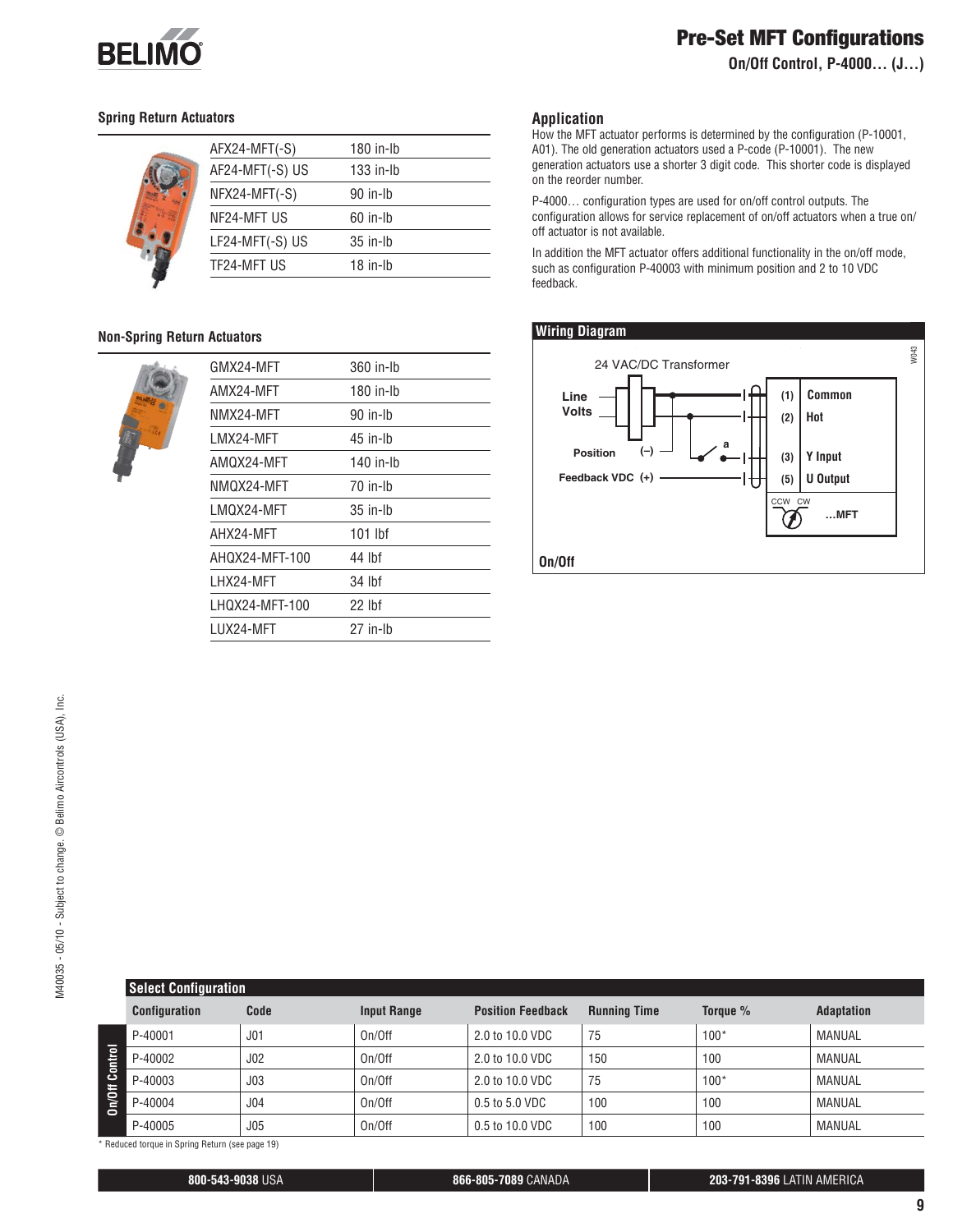**Operation** 



# All MFT actuators have built-in brushless DC motors which provide better accuracy and longer service life.



The …MFT US actuators are designed with a unique non-symmetrical deadband. The actuator follows an increasing or decreasing control signal with a 80 mV resolution. If the signal changes in the opposite direction, the actuator will not respond until the control signal changes by 200 mV. This allows these actuators to track even the slightest deviation very accurately, yet allowing the actuator to "wait" for a much larger change in control signal due to control signal instability.

#### AF / NF / LF / TF Actuators responds to a 80 mV signal when not changing direction from stop position.



#### AF / NF / LF / TF Actuators responds to a 200 mV signal when reversing direction from stop position.



#### **Control Accuracy and Stability (GM / AM / NM / LM / AH / LH / LU / GR / AR / LR)**

Belimo non-spring return actuators are designed with a unique nonsymmetrical deadband. The actuator follows an increasing or decreasing control signal with a 75 mV resolution. If the signal changes in the opposite direction, the actuator will not respond until the control signal changes by 175 mV. This allows these actuators to track even the slightest deviation very accurately, yet allowing the actuator to "wait" for a much larger change in control signal due to control signal instability.

#### **Actuator responds to a 75 mV signal when not changing direction from stop position.**



#### **Actuator responds to a 175 mV signal when reversing direction from stop position.**



 M40035 - 05/10 - Subject to change. © Belimo Aircontrols (USA), Inc.VI40035 - 05/10 - Subject to change. © Belimo Aircontrols (USA), Inc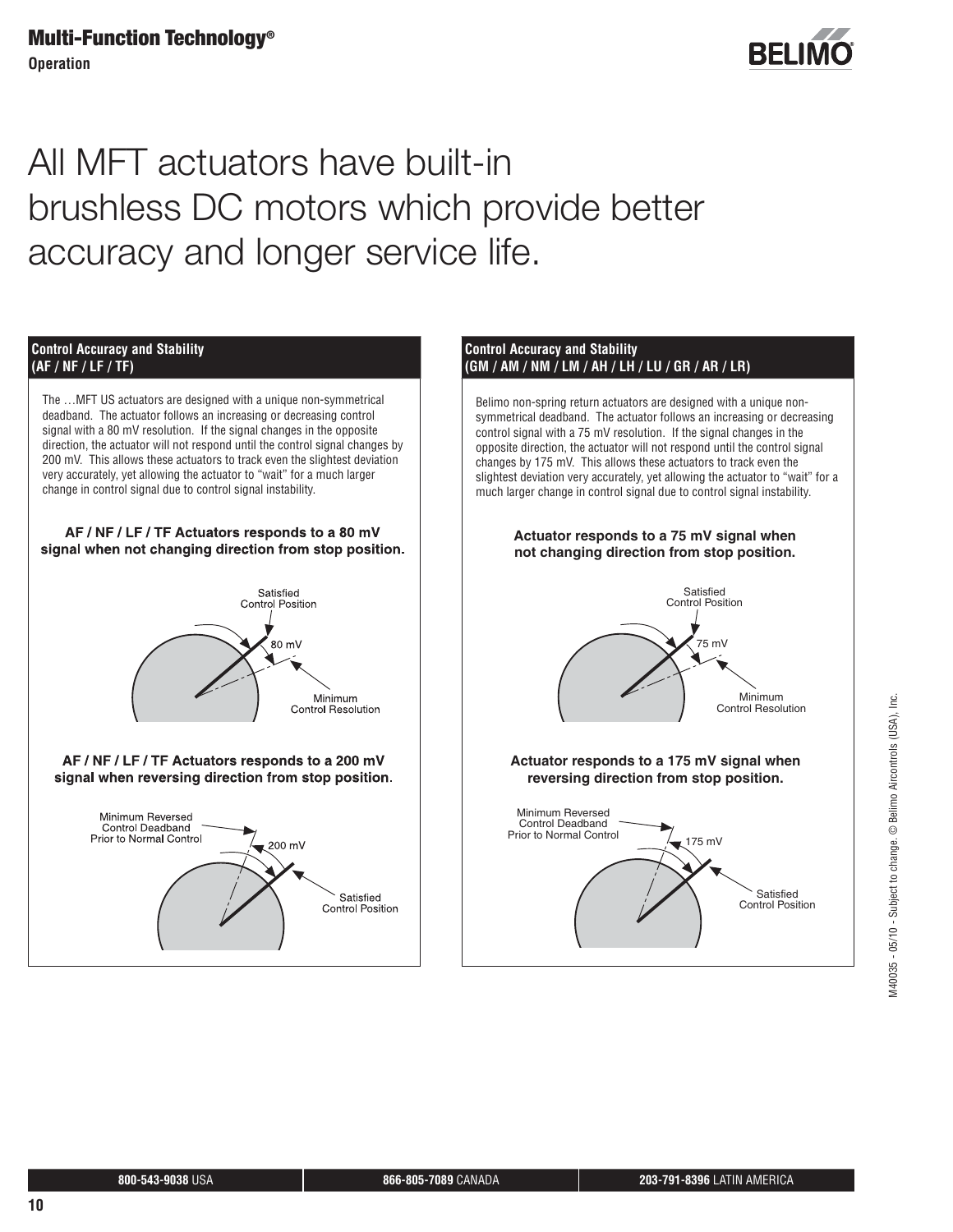

# All Belimo actuators have built-in brushless DC motors which provide better accuracy and longer service life.

#### **Control Accuracy and Stability (AMQ / NMQ / LMQ / AHQ / LHQ)**

Belimo Quick Running non-spring return actuators are designed with a unique non-symmetrical deadband. The actuator follows an increasing or decreasing control signal with a 40 mV resolution. If the signal changes in the opposite direction, the actuator will not respond until the control signal changes by 100 mV. This allows these actuators to track even the slightest deviation very accurately, yet allowing the actuator to "wait" for a much larger change in control signal due to control signal instability.



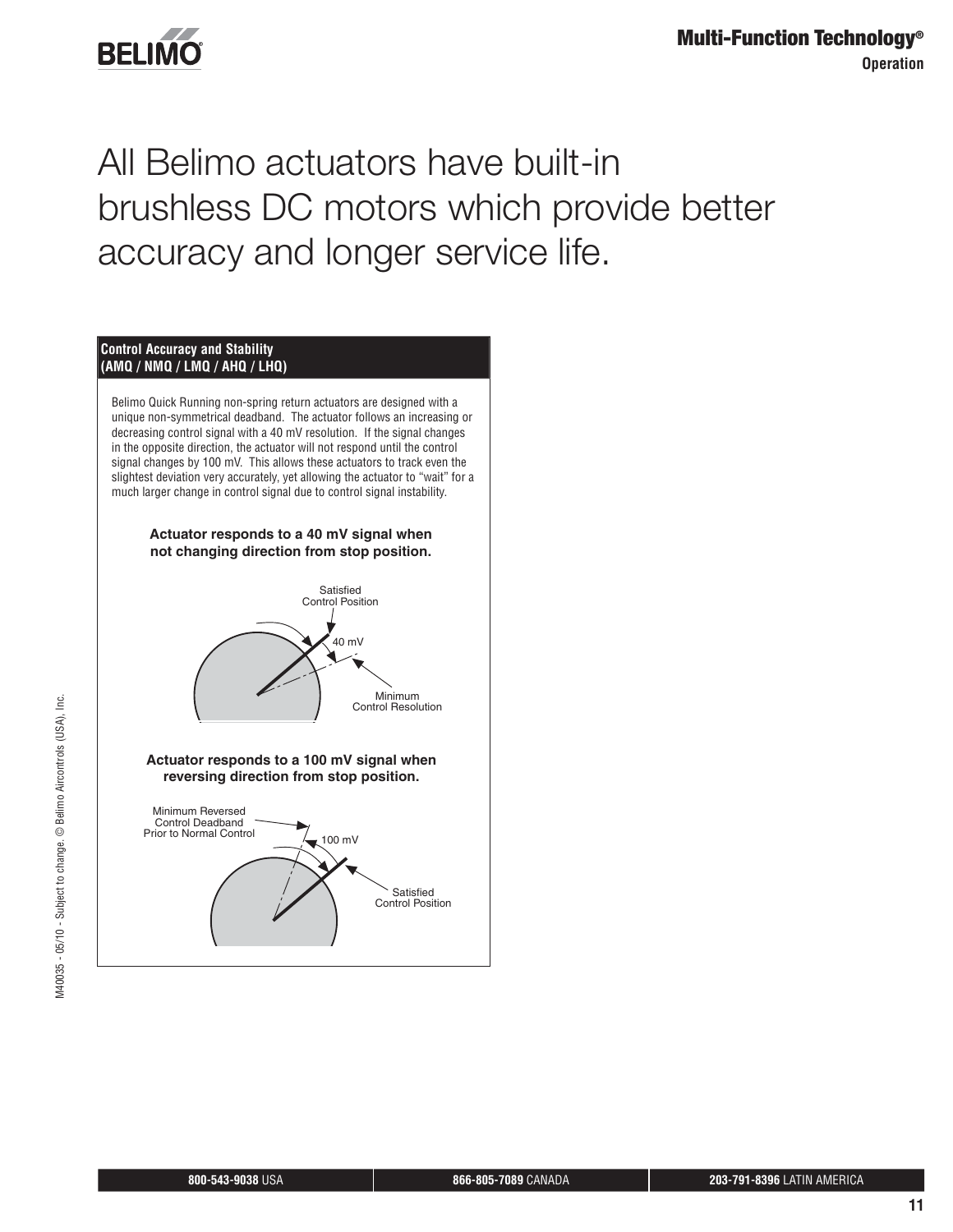**Operation** 



|                     | <b>Motion</b>                                                           | <b>Parameter Variables</b>                                                                                                                                                                   | <b>Description</b>                                                                                                                                                                                                                                                                                                                                                                                                            |
|---------------------|-------------------------------------------------------------------------|----------------------------------------------------------------------------------------------------------------------------------------------------------------------------------------------|-------------------------------------------------------------------------------------------------------------------------------------------------------------------------------------------------------------------------------------------------------------------------------------------------------------------------------------------------------------------------------------------------------------------------------|
|                     | <b>New Generation AF</b>                                                | 70 to 220 seconds                                                                                                                                                                            | Running time is selectable allowing for customizing the actuator for the                                                                                                                                                                                                                                                                                                                                                      |
|                     | <b>New Generation NF</b>                                                | 40 to 220 seconds                                                                                                                                                                            | application at hand. Adjustable running time allows for:<br>• Matching HVAC system sequence of operation.                                                                                                                                                                                                                                                                                                                     |
|                     | AF / NF / LF / TF                                                       | 75 to 300 seconds                                                                                                                                                                            | • Improving control loop stability.<br>• Reducing actuating noise (slower running).                                                                                                                                                                                                                                                                                                                                           |
|                     | <b>GM</b>                                                               | 75 to 300 seconds                                                                                                                                                                            | • Retrofit applications                                                                                                                                                                                                                                                                                                                                                                                                       |
|                     | AM*                                                                     | 90 to 350 seconds                                                                                                                                                                            | The running time is constant and independent of load.                                                                                                                                                                                                                                                                                                                                                                         |
| <b>Running Time</b> | NM*                                                                     | 45 to 150 seconds                                                                                                                                                                            |                                                                                                                                                                                                                                                                                                                                                                                                                               |
|                     | AH*                                                                     | 75 to 150 seconds                                                                                                                                                                            |                                                                                                                                                                                                                                                                                                                                                                                                                               |
|                     | LM*                                                                     | 35 to 150 seconds                                                                                                                                                                            |                                                                                                                                                                                                                                                                                                                                                                                                                               |
|                     | LH*                                                                     | 75 to 150 seconds                                                                                                                                                                            |                                                                                                                                                                                                                                                                                                                                                                                                                               |
|                     | LU                                                                      | 75 to 150 seconds                                                                                                                                                                            |                                                                                                                                                                                                                                                                                                                                                                                                                               |
|                     | <b>Direction of Rotation</b>                                            | Default or Reversed                                                                                                                                                                          | The direction of rotation can be "Direct" or "Reverse" acting of the control<br>signal. The direction of rotation is selected from a CW and CCW switch<br>located on the actuator.                                                                                                                                                                                                                                            |
|                     |                                                                         |                                                                                                                                                                                              | An alternative method of changing the direction of rotation is to use the<br>PC-Tool software. This option allows you to make remote set-up corrections<br>without having the need to be at the actuator.                                                                                                                                                                                                                     |
|                     |                                                                         |                                                                                                                                                                                              | Selection of the direction of rotation is only possible via the PC-Tool<br>software or manually with the switch on the actuator. Selection via a preset<br>configuration is not an option.                                                                                                                                                                                                                                    |
| Rotation            | <b>Intermediate</b><br><b>Position</b><br>Control<br>(Override Control) | • Minimum Position (Default 0%)<br>• Intermediate Position (Default 50%)<br>• Maximum Position (Default 100%)<br>Intermediate Positions are achieved<br>through 'forced override' positions. | All intermediate settings are adjustable from 0 to 100%. Programmed as<br>default, these control positions are possible by using the wiring diagram in<br>FIGURE A. The override functions can be used as a means to test the<br>actuator's functionality during equipment servicing or troubleshooting.<br>Intermediate positions can also be integrated into the control circuit as a<br>part of the sequence of operation. |
|                     |                                                                         | SEE FIGURE A - FORCED OVERRIDES.                                                                                                                                                             | The Min, Mid, and Max positions can be used in any MFT control mode.                                                                                                                                                                                                                                                                                                                                                          |
|                     |                                                                         |                                                                                                                                                                                              | . VDC: For stand-alone controllers where a minimum position is needed.<br>• PWM: Eliminate add-on accessories.<br>• Floating Point: New functionality to a common application.<br>. On/Off: New functionality to a common application.<br>- Satisfy combustion air requirements or boiler sequencing with O/A damper.<br>- Eliminates secondary minimum position dampers.                                                     |

\* Quicker running actuators are available. Contact Belimo Customer Service for details.

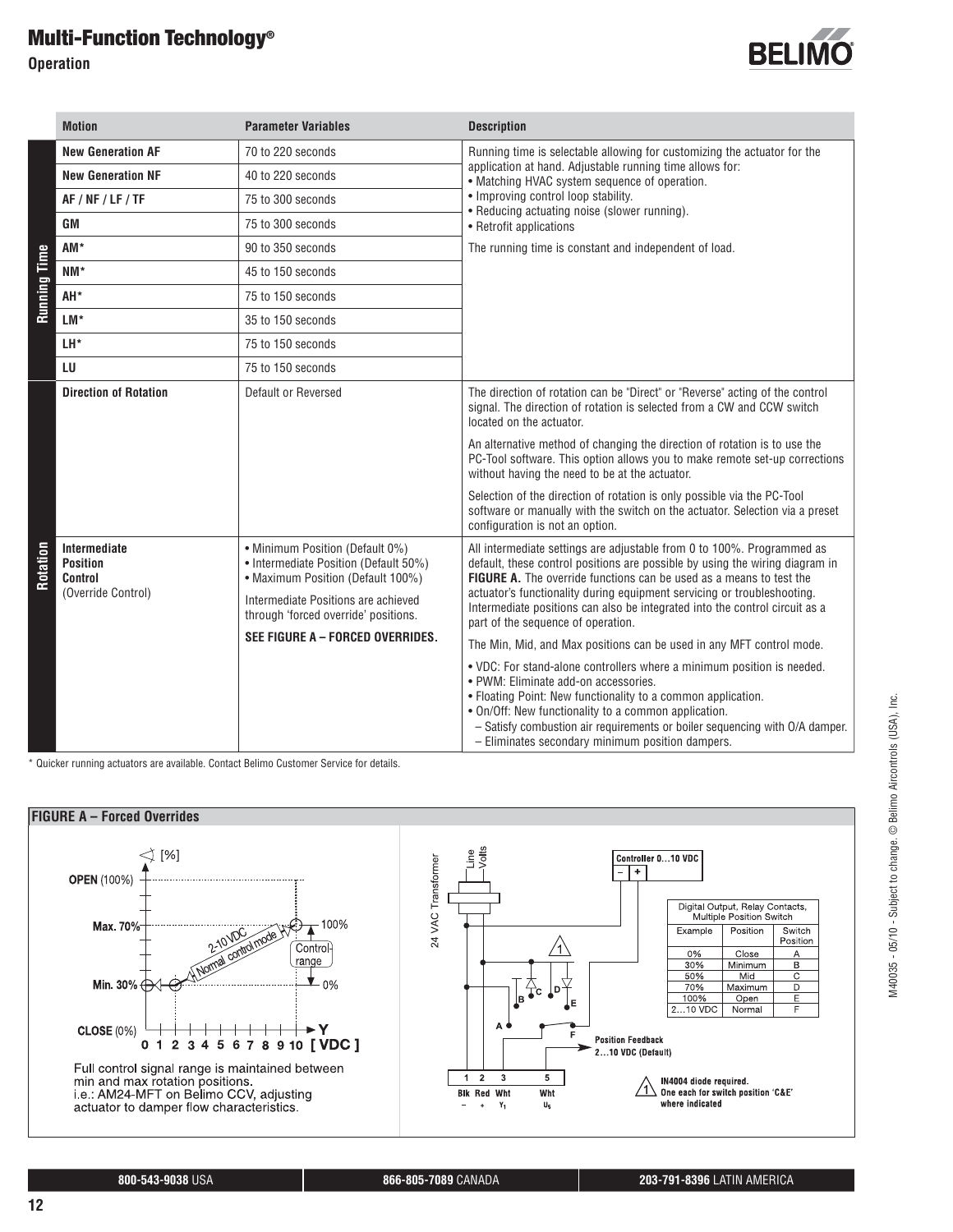

**Operation** 

|                         | <b>Motion</b>                            | <b>Parameter Variables</b>            | <b>Description</b>                                                                                                                                                                                                                                                                                                         |
|-------------------------|------------------------------------------|---------------------------------------|----------------------------------------------------------------------------------------------------------------------------------------------------------------------------------------------------------------------------------------------------------------------------------------------------------------------------|
|                         | Adaptation                               | 0FF                                   | When the manual override button is depressed, and released, the actuator<br>will perform synchronization. The actuator will simply drive to the mechanical<br>zero position and return to its last control position.                                                                                                       |
|                         |                                          | $ON - Manual$                         | The default setting for adaptation is "ON - Manual".                                                                                                                                                                                                                                                                       |
|                         |                                          |                                       | When the ON-Manual setting is selected, adaptation is initiated by:                                                                                                                                                                                                                                                        |
|                         |                                          |                                       | • Pressing the manual override button twice (GM / AM / NM / LM).<br>• Clicking the CW/CCW switch twice (AF, NF, LF and TF).                                                                                                                                                                                                |
|                         |                                          |                                       | When adaptation is selected, (On-Manual or Automatic) the actuator will drive<br>one full cycle to its mechanical end stops OR the valves mechanical seats.<br>Upon completion of this cycle the actuators working range (input, feedback and<br>running time) will be adapted to the actual mechanical angle of rotation. |
|                         |                                          | ON - Automatic                        | When the ON-Automatic setting is selected at every power-up the actuator<br>will automatically adapt to the mechanical angle of rotation. Also upon<br>pressing the manual override button or CW/CCW switch, adaptation is<br>initiated (See above).                                                                       |
| Mechanical Relationship | Sound and<br><b>Running Time</b>         | <b>All Actuators</b>                  | As the speed of the actuator increases, there is an increase in the sound<br>power level.                                                                                                                                                                                                                                  |
|                         | <b>Torque and</b><br><b>Running Time</b> | Original Spring Return (AF / NF / LF) | Though the running time remains constant, at approximately the 100-second<br>range there is a loss in output torque. This is due to the association of<br>runtime to torque. To gain a faster running time there is a loss in torque.<br><b>SEE FIGURE B.</b>                                                              |



**NOTE: All new generation spring return and non-spring return actuators are torque independent of speed.**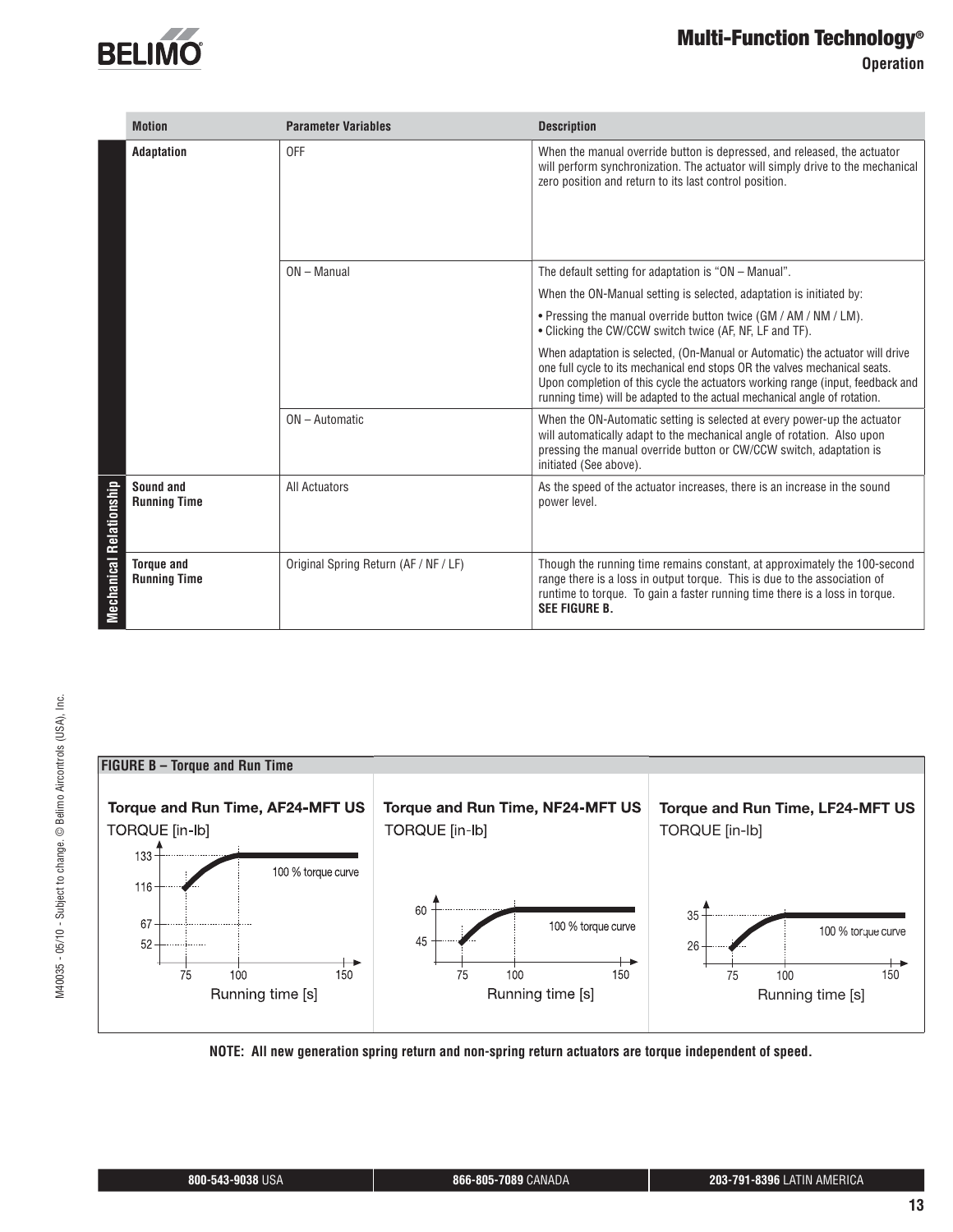**Specifi cations/Descriptions**



| <b>Specifications</b>                                             | <b>Parameter Variables</b>                                 | <b>Description</b>                                                                                                                                                                                                                                                                                         |
|-------------------------------------------------------------------|------------------------------------------------------------|------------------------------------------------------------------------------------------------------------------------------------------------------------------------------------------------------------------------------------------------------------------------------------------------------------|
| <b>Alarms - Fault</b>                                             | Hunting                                                    | Alarm criteria: Actuator is hunting due to unstable control loop.                                                                                                                                                                                                                                          |
| A fixed voltage of 8.5 VDC is present when<br>Alarm 'sounds'.     | $A_t(h) \times 100$<br>$-$ = Motion Percentage<br>$O_t(h)$ | This fault occurs when the ratio of Active time to Operating time exceeds<br>$20%$ .                                                                                                                                                                                                                       |
|                                                                   | $140 \times 100 = 20\%$<br>700                             | Operating time: Total number of hours connected to power supply Active<br>time: Total number of hours the actuator is in mechanical motion.                                                                                                                                                                |
|                                                                   | <b>Mechanical Overload</b>                                 | Alarm criteria: Actuator is in a position and not responding to the control<br>input. An alarm will 'sound' when an object or circumstance is preventing<br>the motion of the actuator, damper or valve. The actuator has initiated its<br>own overload protection after a period of 13 seconds.           |
|                                                                   | <b>Mechanical Travel</b>                                   | Alarm criteria: Actuator is adapted to the working angle of a damper or<br>to the stroke of a valve and is less than 95-degree actuator rotation (eg.<br>75° adapted angle). An alarm will 'sound' when the actuator detects a<br>mechanical travel difference of 10% above the adapted angle (eq. 82.6°). |
| Alarm - Maintenance<br>A fixed voltage of 5.5 VDC is present when | Mechanical load limit<br>(Non-Spring Return Only)          | Alarm criteria: The torque load of the application has exceeded the<br>actuator's torque.                                                                                                                                                                                                                  |
| Alarm 'sounds'.                                                   |                                                            | A typical scenario – the torque requirements has increased due to:                                                                                                                                                                                                                                         |
|                                                                   |                                                            | • Lack of lubrication<br>• Increased flow<br>• Improper installation<br>• Damage<br>• Dirt and debris build-up                                                                                                                                                                                             |
|                                                                   |                                                            | The alarm 'sounds' when the specified torque rating of the actuator has<br>been exceeded for a period of 5 seconds.                                                                                                                                                                                        |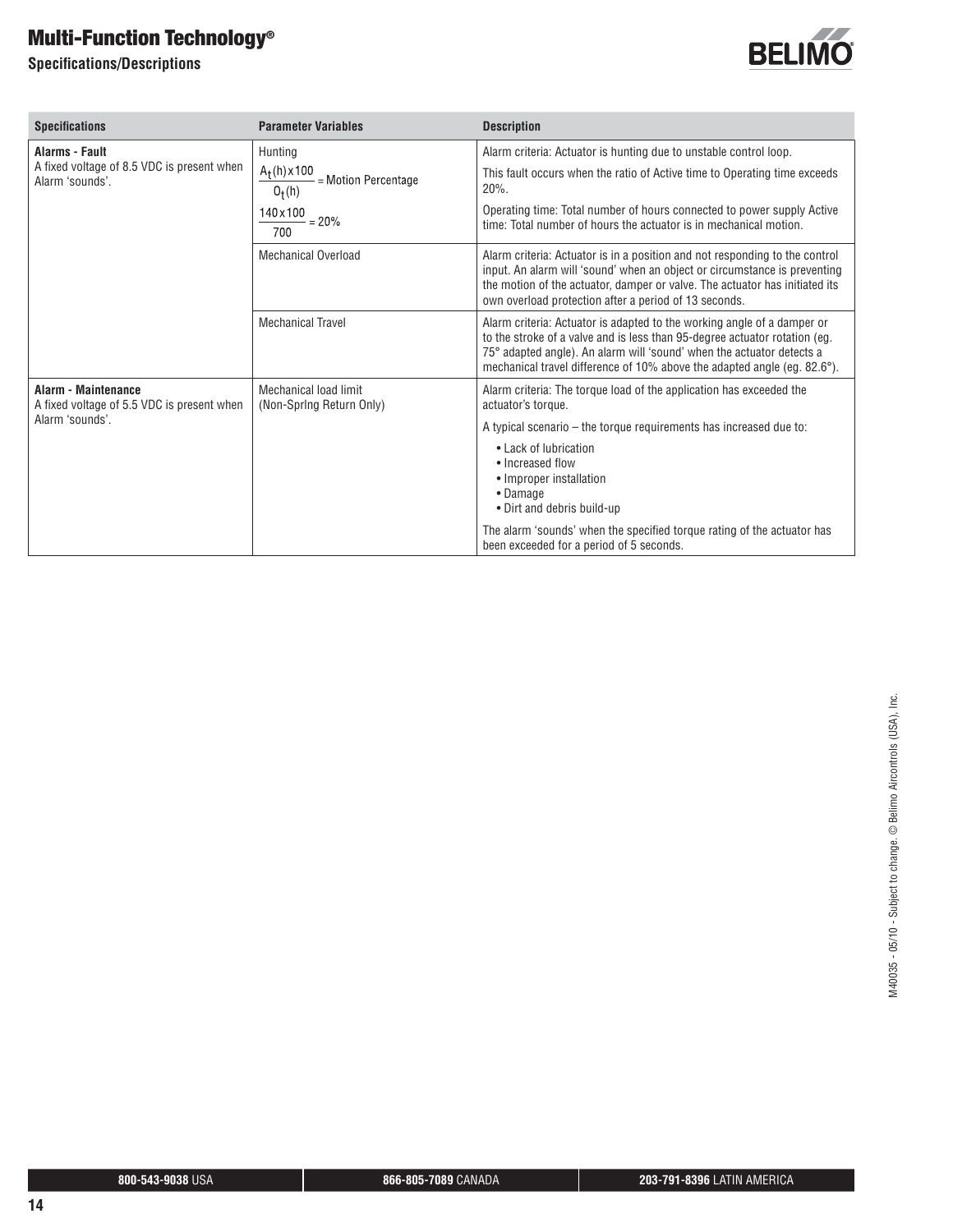

**Specifications/Definitions** 

|                 | <b>Service</b>        | <b>Parameter Variables</b>       | <b>Description</b>                                                                                                                                                                                                                                                           |
|-----------------|-----------------------|----------------------------------|------------------------------------------------------------------------------------------------------------------------------------------------------------------------------------------------------------------------------------------------------------------------------|
|                 | <b>Identification</b> | Serial Number                    | Displays the actuators internal serial number.                                                                                                                                                                                                                               |
|                 |                       | Actuator Type / Software Version | Displays the actuator nomenclature (AFX24-MFT US) and MFT software version.                                                                                                                                                                                                  |
|                 |                       | Assembly Location                | Displays the where the actuator was assembled.                                                                                                                                                                                                                               |
|                 |                       | Setpoint                         | Displays the actual control input position as a percentage. As signal input<br>changes you will see the setpoint percentage change accordingly.                                                                                                                              |
|                 | <b>Actual Values</b>  | <b>Actual Position</b>           | Displays the actual position as a percentage. As the setpoint changes the<br>actual position percentage will increase or decrease accordingly. If the<br>actuator is capable of rotating the damper or valve, this can be of benefit<br>when troubleshooting an application. |
|                 | <b>Function</b>       | Control Type & Setting           | Displays the actual control type and operating range.                                                                                                                                                                                                                        |
|                 |                       | Feedback Type & Setting          | Displays the actual feedback signal type and operating range.                                                                                                                                                                                                                |
|                 |                       | Torque % Setting                 | Displays the actual torque setting, as a percentage of minimum torque.                                                                                                                                                                                                       |
| <b>Displays</b> |                       | <b>Running Time</b>              | Displays the actual running time as programmed in seconds.                                                                                                                                                                                                                   |
|                 |                       | Direction of Rotation            | Displays the status of the direction of rotation option (Normal or Reversed).                                                                                                                                                                                                |
|                 |                       | Min, Mid, Max Position           | Displays the actual position setting of the Intermediate position control.                                                                                                                                                                                                   |
|                 |                       | Adaptation                       | Displays the actual setting of the adaptation function (OFF, ON-Manual, ON-<br>Automatic).                                                                                                                                                                                   |
|                 |                       | Sensitivity / Hysteresis         | Displays the actual setting of the sensitivity (Normal or Reduced).                                                                                                                                                                                                          |
|                 |                       | Synchronization                  | Displays the actual setting of the synchronization function (Normal, Sync at<br>0%, Sync at 100%).                                                                                                                                                                           |
|                 | Data Log              | Total Time / Operating Time      | Total number of hours the actuator is connected to a power supply.                                                                                                                                                                                                           |
|                 |                       | <b>Active Time</b>               | Total number of hours the actuator is in motion.                                                                                                                                                                                                                             |
|                 |                       | Stop / Go Ratio (Hunting %)      | Displays a percentage the total number of hours the actuator has spent in<br>mechanical motion, comparing the total time to the active time.                                                                                                                                 |
|                 | <b>Sensitivity</b>    | Normal, Reduced                  | Displays the setting of the sensitivity function.                                                                                                                                                                                                                            |
|                 | <b>Messages</b>       |                                  | Displays all messages present. Messages can be deleted as well.                                                                                                                                                                                                              |
|                 | <b>Function Test</b>  |                                  | This function enables you to check for complete opening and closing of the<br>actuator.                                                                                                                                                                                      |
|                 |                       |                                  | The test report contains:<br>• Information on the Project<br>• Identification on the Actuator<br>• A list of fault messages pending before the start of the test<br>• The test steps and results<br>• The current actuator settings                                          |
|                 |                       |                                  | This is of benefit when troubleshooting an application, as the actuator<br>will drive the damper or valve. This gives an opportunity to observe the<br>installation to identify any possible problems.                                                                       |
| Functions       | <b>Adaptation</b>     | See Adaptation on page 13.       | Initiates the adaptation feature of the MFT actuator. The actuators working<br>range (input, feedback, and running time) will be adapted to the actual angle<br>of rotation.                                                                                                 |
|                 |                       |                                  | This is of benefit when troubleshooting an application, as the actuator will<br>drive the damper or valve. This gives you an opportunity to observe the<br>installation to identify any possible problems.                                                                   |
|                 | Synchronization       | Normal                           | At initial commissioning, when the manual override button is pressed, the<br>actuator runs to a default position defined by the position of the CW/CCW<br>direction of rotation switch.                                                                                      |
|                 |                       | Sync at 0%                       | At each power-up (includes power failures), the actuator runs to a default<br>position defined by the position of the CW/CCW direction of rotation switch.                                                                                                                   |
|                 |                       | Sync at 100%                     | At each power-up (includes power failures), the actuator runs to a default<br>position of the CW/CCW direction of rotation switch.                                                                                                                                           |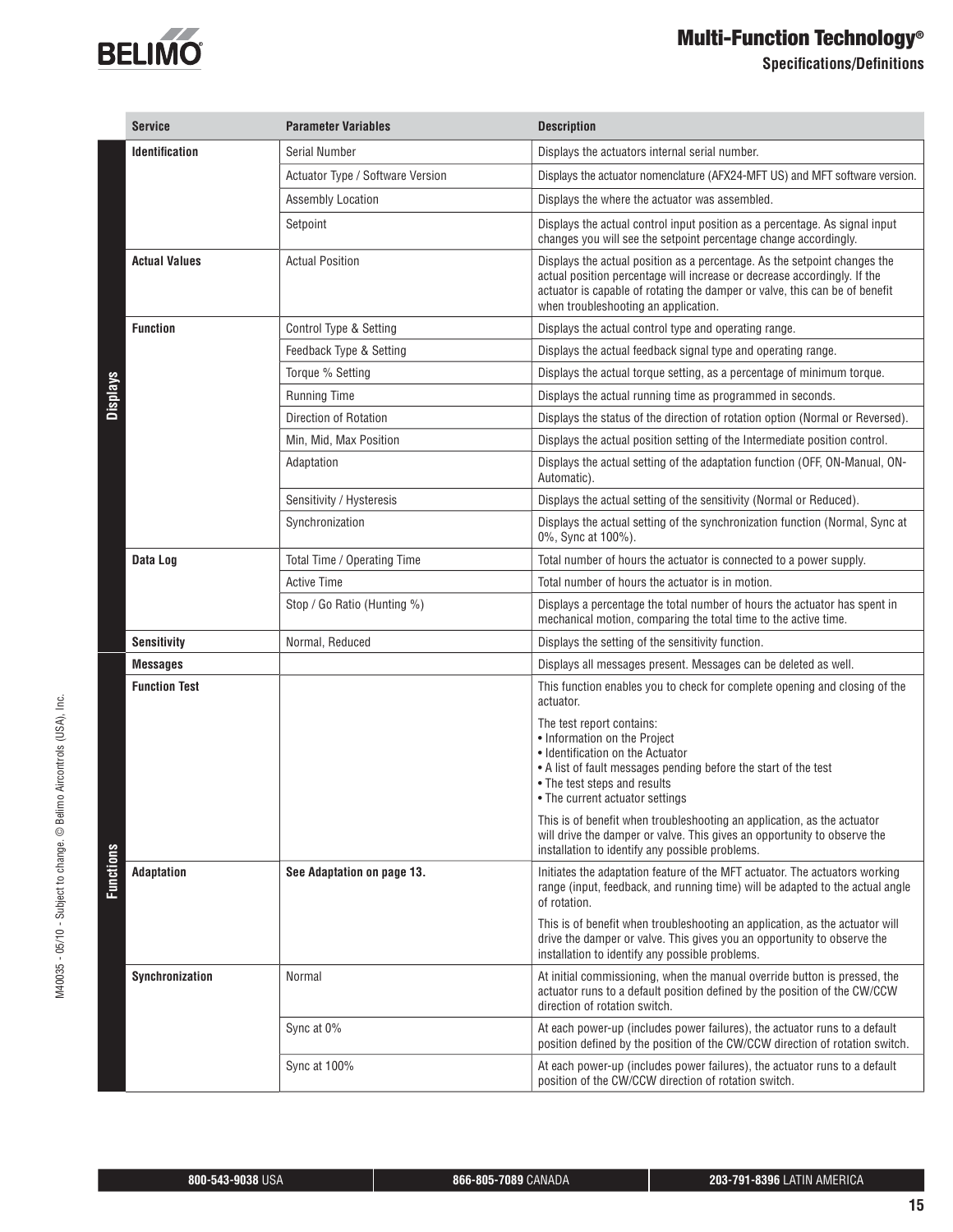**Wiring**



*Always read the controller manufacturer's installation literature carefully before making any connections.* Follow all instructions in this literature. If you have any questions, contact the controller manufacturer and/or Belimo.

#### **Transformer(s)**

Non-spring return actuators require a 24 VAC class 2 transformer and draws a maximum of 5 VA per actuator. The actuator enclosure cannot be opened in the field, there are no parts or components to be replaced or repaired.

- EMC directive: 89/336/EEC
- Software class A: Mode of operation type 1
- Low voltage directive: 73/23/EEC

*CAUTION*: It is good practice to power electronic or digital controllers from a separate power transformer than that used for actuators or other end devices. The power supply design in our actuators and other end devices use half wave rectification. Some controllers use full wave rectification. When these two different types of power supplies are connected to the same power transformer and the DC commons are connected together, a short circuit is created across one of the diodes in the full wave power supply, damaging the controller. Only use a single power transformer to power the controller and actuator if you know the controller power supply uses half wave rectification.

| <b>Typical Transformer Sizing</b> |                |                                 |
|-----------------------------------|----------------|---------------------------------|
| <b>Actuator Series</b>            | <b>Voltage</b> | <b>Required VA Per Actuator</b> |
| <b>New Generation AF</b>          | 24             | $10*$                           |
| <b>Original AF</b>                | 24             | 10                              |
| <b>New Generation NF</b>          | 24             | $9***$                          |
| <b>Original NF</b>                | 24             | 6                               |
| LF                                | 24             | 6                               |
| ΤF                                | 24             | 4                               |
| <b>GMB/GRB</b>                    | 24             | 7                               |
| <b>AMB/ARB</b>                    | 24             | 6                               |
| <b>NMB</b>                        | 24             | 6                               |
| <b>LMB/LRB</b>                    | 24             | 5                               |
| AHB                               | 24             | 6                               |
| <b>LHB</b>                        | 24             | 5                               |
| <b>LUB</b>                        | 24             | 5                               |
| <b>AMOB</b>                       | 24             | 18                              |
| <b>NMOB</b>                       | 24             | 18                              |
| <b>LMQB</b>                       | 24             | 18                              |
| AHOB                              | 24             | 18                              |
| <b>LHQB</b><br>--                 | 24             | 18                              |

\* @ 70 second run time

\*\* @ 40 second run time

#### **Multiple Actuators, One Transformer**

Multiple actuators may be powered from one transformer provided the following rules are followed:

- 1. The TOTAL current draw of the actuators (VA rating) is less than or equal to the rating of the transformer.
- 2. Polarity on the secondary of the transformer is strictly followed. *This means that all No. 1 wires from all actuators are connected to the common leg on the transformer and all No. 2 wires from all actuators are connected to the hotleg.* Switching wire No. 1 & 2 on one leg of the transformer will result in erratic operation or failure of the actuator and/or controls.



#### **Multiple Actuators, Multiple Transformers**

Multiple actuators positioned by the same control signal may be powered from multiple transformers provided the following rules are followed:

- 1. The transformers are properly sized.
- 2. All No. 1 wires from all actuators are tied together and tied to the negative leg of the control signal. See wiring diagram on page 11.

#### **Wire Lengths for Actuators**

Keep power wire runs below the lengths listed in the **Figure H.** If more than one actuator is powered from the same wire run, divide the allowable wire length by the number of actuators to determine the maximum run to any single actuator.

Example: 3 actuators, 16 Ga wire 350 Ft  $\div$  3 Actuators = 117 Ft. Maximum wire run

| LH-24/LU-24      |            | LM-24/CM24       |           |
|------------------|------------|------------------|-----------|
| <b>Wire Size</b> | Max. Feet. | <b>Wire Size</b> | Max. Feet |
| 16 Ga            | 1175 Ft.   | 16 Ga            | 1125 Ft.  |
| 18 Ga            | 1075 Ft.   | 18 Ga            | 750 Ft.   |
| 20 Ga            | 575 Ft.    | 20 Ga            | 400 Ft.   |
| 22 Ga            | 300 Ft.    | 22 Ga            | 200 Ft.   |

| NM-24/AH-24/LMX120 |            | $AM-24$          |           |
|--------------------|------------|------------------|-----------|
| <b>Wire Size</b>   | Max. Feet. | <b>Wire Size</b> | Max. Feet |
| 12 Ga              | 1250 Ft.   | 12 <sub>Ga</sub> | 1150 Ft.  |
| 14 Ga              | 1130 Ft.   | 12 <sub>Ga</sub> | 925 Ft.   |
| 16 Ga              | 900 Ft.    | 16 Ga            | 550 Ft.   |
| 18 Ga              | 575 Ft.    | 18 Ga            | 375 Ft.   |
| 20 Ga              | 300 Ft.    | 20 Ga            | 200 Ft.   |
| 22 Ga              | 150 Ft.    | 22 Ga            | 100 Ft.   |
|                    |            |                  |           |

| GM/NMX120/AMX120 |            |                  |           |
|------------------|------------|------------------|-----------|
| <b>Wire Size</b> | Max. Feet. | <b>Wire Size</b> | Max. Feet |
| 12 Ga            | 1125 Ft.   | 18 Ga            | 325 Ft.   |
| 14 Ga            | 800 Ft.    | 20 Ga            | 175 Ft.   |
| 16 Ga            | 500 Ft.    | 22 Ga            | 90 Ft.    |
|                  |            |                  |           |

**FIGURE H – Maximum Wire Lengths**

#### **Wire Type and Wire Installation Tips**

For most installations, 18 or 16 Ga. cable works well with the non-spring return actuators. Use code-approved wire nuts, terminal strips or solderless connectors where wires are joined. It is good practice to run control wires unspliced from the actuator to the controller. If splices are unavoidable, make sure the splice can be reached for possible maintenance. Tape and/or wire-tie the splice to reduce the possibility of the splice being inadvertently pulled apart.

The non-spring return proportional actuators have a digital circuit that is designed to ignore most unwanted input signals (pickup). In some situations the pickup may be severe enough to cause erratic running of the actuator. For example, a large inductive load (high voltage AC wires, motors, etc.) running near the power or control wiring may cause excessive pickup. To solve this problem, make one or more of the following changes:

1. Run the wire in metallic conduit.

- 2. Re-route the wiring away from the source of pickup.
- 3. Use shielded wire (Belden 8760 or equal). Ground the shield to an earth ground. Do not connect it to the actuator common.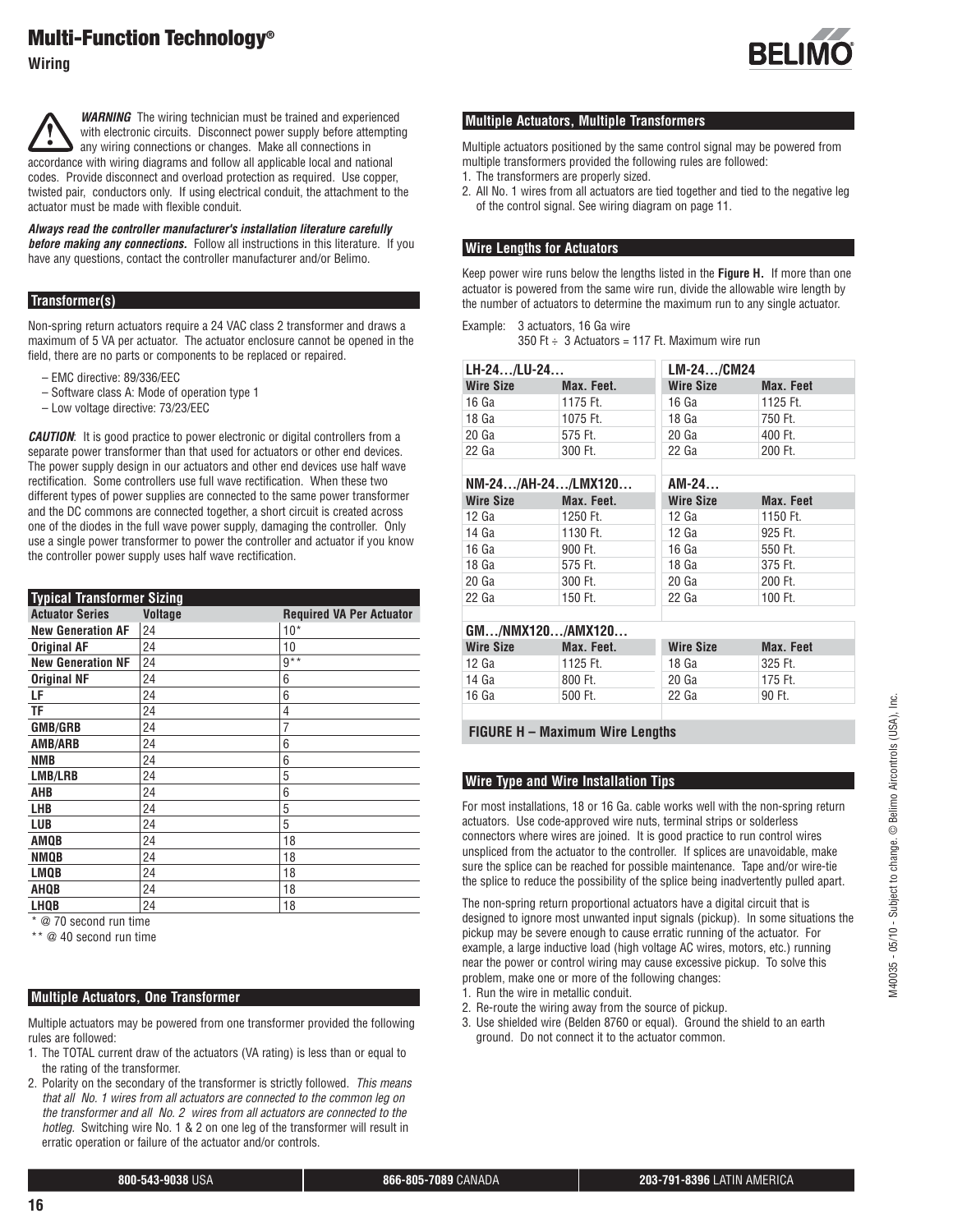

**Wiring**

#### *ATTENTION*

**Master-Slave is the correct method for wiring multiple Belimo MFT actuators to a single load. For example, you can have up to three AFX24-MFT on a single damper jackshaft or two GMX24-MFT on a large butterfly valve.**

The current Belimo solution is to mount multiple actuators onto the damper or valve. In the past this required the installer to wire the actuators in a "masterslave" arrangement. This was typical for the AF24-SR US actuator.

By adding more actuators you can effectively increase the torque proportional to the minimum specified torque times the number of actuators. This is normal as seen on the following installations.

- **Large dampers or valves Rack and Pinion style globe valves**
	-
- **Large multiple section dampers Ball or Butterfly valves**
- 

| Multiple actuators mounted to one control shaft |                           |                         |  |
|-------------------------------------------------|---------------------------|-------------------------|--|
| <b>Model</b>                                    | <b>Max. Qty Per Shaft</b> | <b>Torque Generated</b> |  |
| AFX24-MFT(-S)                                   | 3                         | 432 in-lb               |  |
| NFX24-MFT(-S)                                   |                           | 90 in-lb                |  |
| LF24-MFT(-S) US                                 |                           | $35$ in-Ib              |  |
| GMX24-MFT                                       | $\overline{2}$            | 640 in-lb               |  |
| AMX24-MFT                                       |                           | 180 in-lb               |  |
| NMX24-MFT                                       |                           | 90 in-lb                |  |
| LMX24-MFT                                       |                           | $45$ in-Ib              |  |
| GKX24-MFT                                       | 2                         | 720 in-lb               |  |

The wiring method for multiple actuators mounted to shafts which are **not**  mechanically connecting other actuators is to wire the control signal in parallel with each actuator.

#### **Multiple XM24-MFT95…**

- EXCEPTION No mechanical dual mounting of AFX24-MFT US is possible. Electrical parallel wiring of AFX24-MFT95 is possible only for mechanically separate applications.
- SOLUTION For increased torque requirement use AFX24-MFT95 as a master and the slave must be an AFX24-MFT. The masters feedback must match the slaves input signal. (Both are default 2-10 VDC.)

#### **Wiring Diagrams**

#### **INSTALLATION NOTES**

Provide overload protection and disconnect as required.

#### <sup>2</sup> *CAUTION Equipment damage!*

Actuators may be connected in parallel if not mechanically mounted to the same shaft. Power consumption and input impedance must be observed.

 $\sqrt{3}$  Actuators may also be powered by 24 VDC.

<sup>5</sup> Control signal may be pulsed from either the Hot (source) or the Common (sink) 24 VAC line.

### **APPLICATION NOTES**

The ZG-R01 500  $\Omega$  resistor may be used.

#### *WARNING Live Electrical Components!*

 During installation, testing, servicing and troubleshooting of this product, it may be necessary to work with live electrical components. Have a qualified licensed electrician or other individual who has been properly trained in handling live electrical components perform these tasks. Failure to follow all electrical safety precautions when exposed to live electrical components could result in death or serious injury.



**Wiring multiple …MFT actuators to one shaft.** All MFT actuators are wired in master-slave configuration.

**Wiring of multiple …MFT actuators on valves must be master-slave (wires 3-5).**

**MFT actuator configurations should also co-ordinate with each other. Meaning the master input = controllers output. Master output = slave input. Slave output = controller input.**



0.1 to 25.5 sec 2 to 10 VDC 2 to 10 VDC 0 to 5 VDC

**800-543-9038** USA **866-805-7089** CANADA **203-791-8396** LATIN AMERICA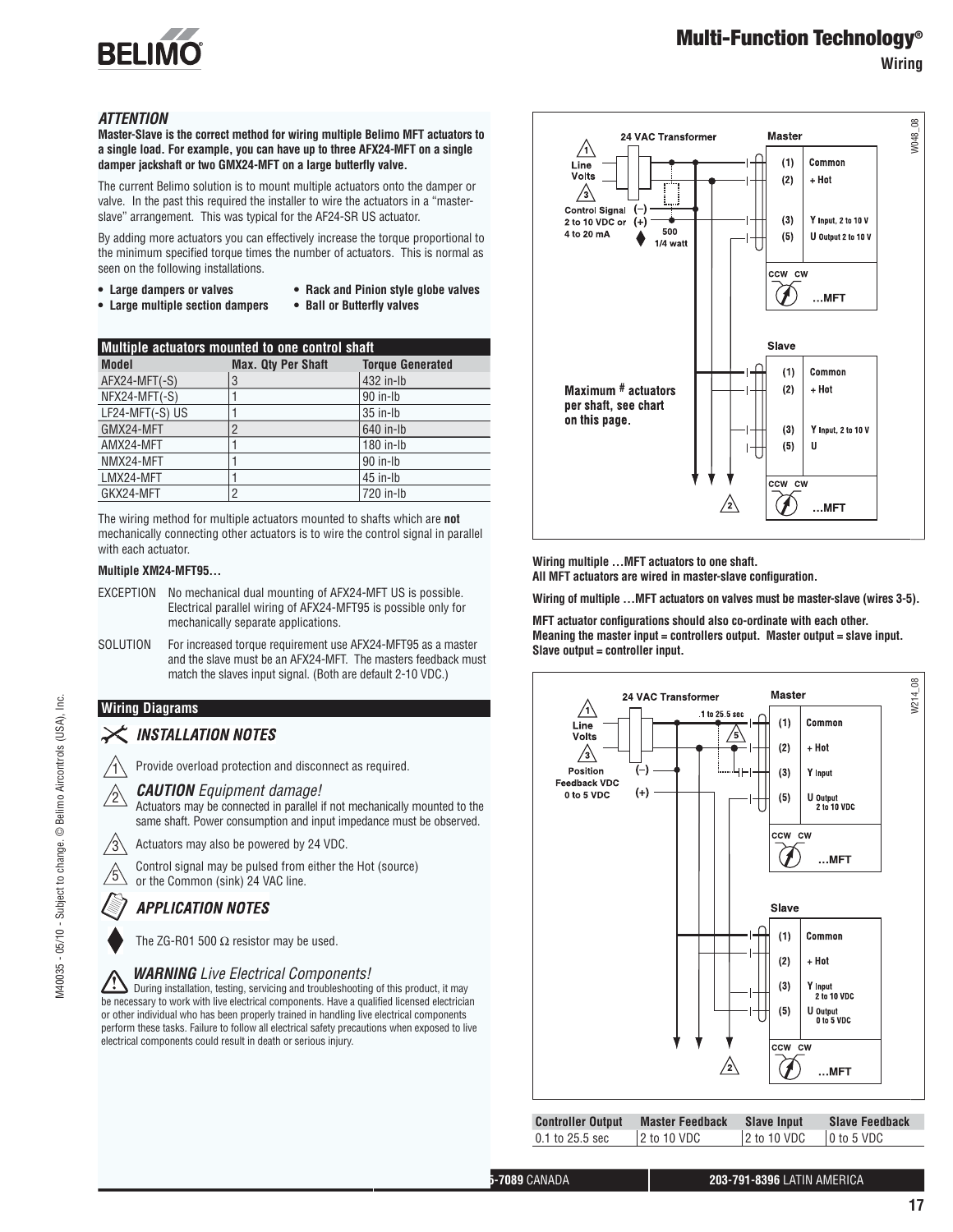**Wiring Diagrams**













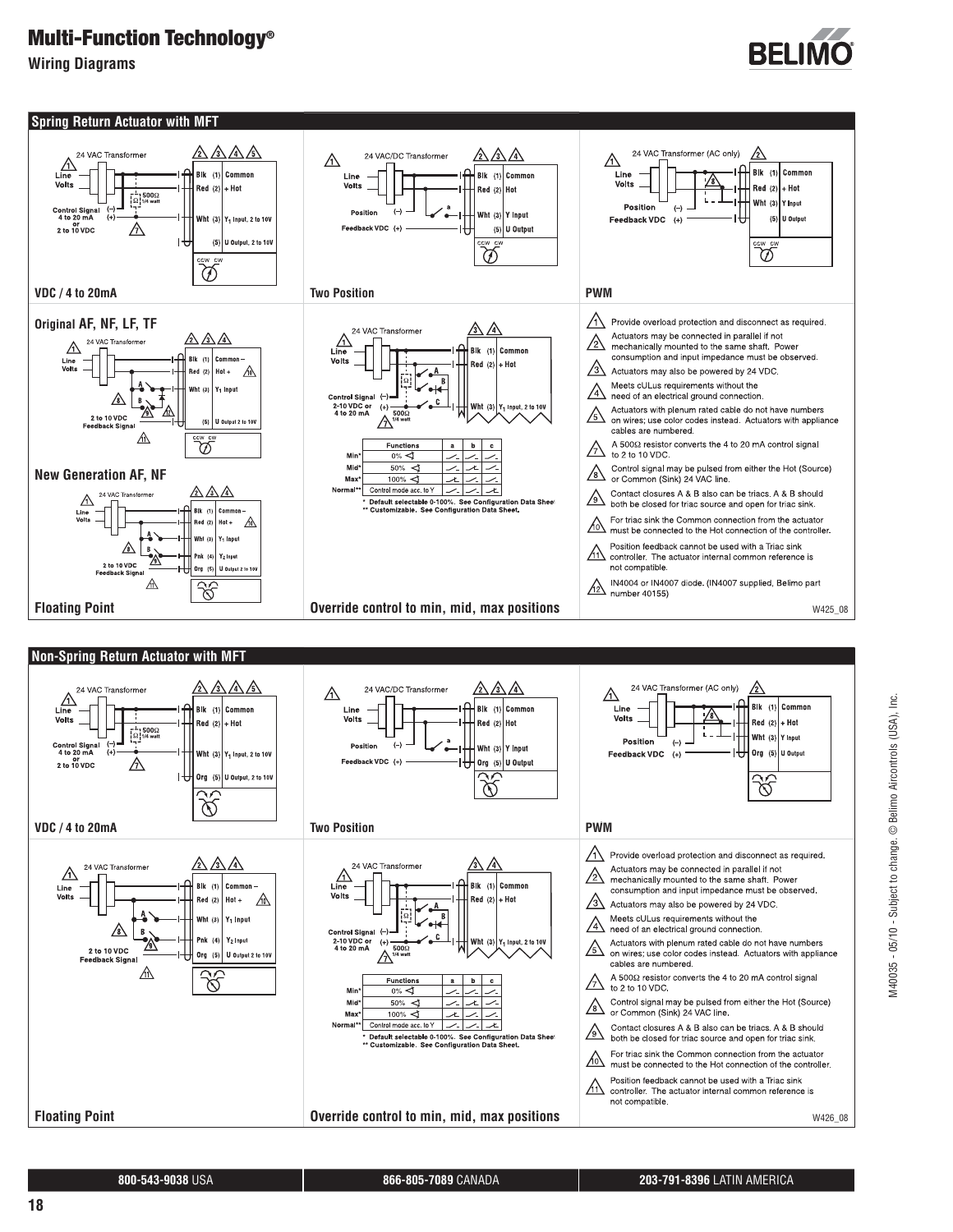

**Wiring Diagrams**

#### **0 to 135** Ω **Control (MFT95)**



| AF24-MFT95 US Wire Colors                     |             |            |  |
|-----------------------------------------------|-------------|------------|--|
| $1 = Black$                                   | 3=White     | 5=White    |  |
| $2 =$ Red                                     | $4 = White$ | 6=White    |  |
| AFX24-MFT95 and Non-Spring Return Wire Colors |             |            |  |
| $1 = Black$                                   | 3=White     | $5 =$ Gray |  |
| $2 =$ Red                                     |             |            |  |
|                                               | $4 =$ Pink  | 6=Orange   |  |

M40035 - 05/10 - Subject to change. © Belimo Aircontrols (USA), Inc.

M40035 - 05/10 - Subject to change. © Belimo Aircontrols (USA), Inc.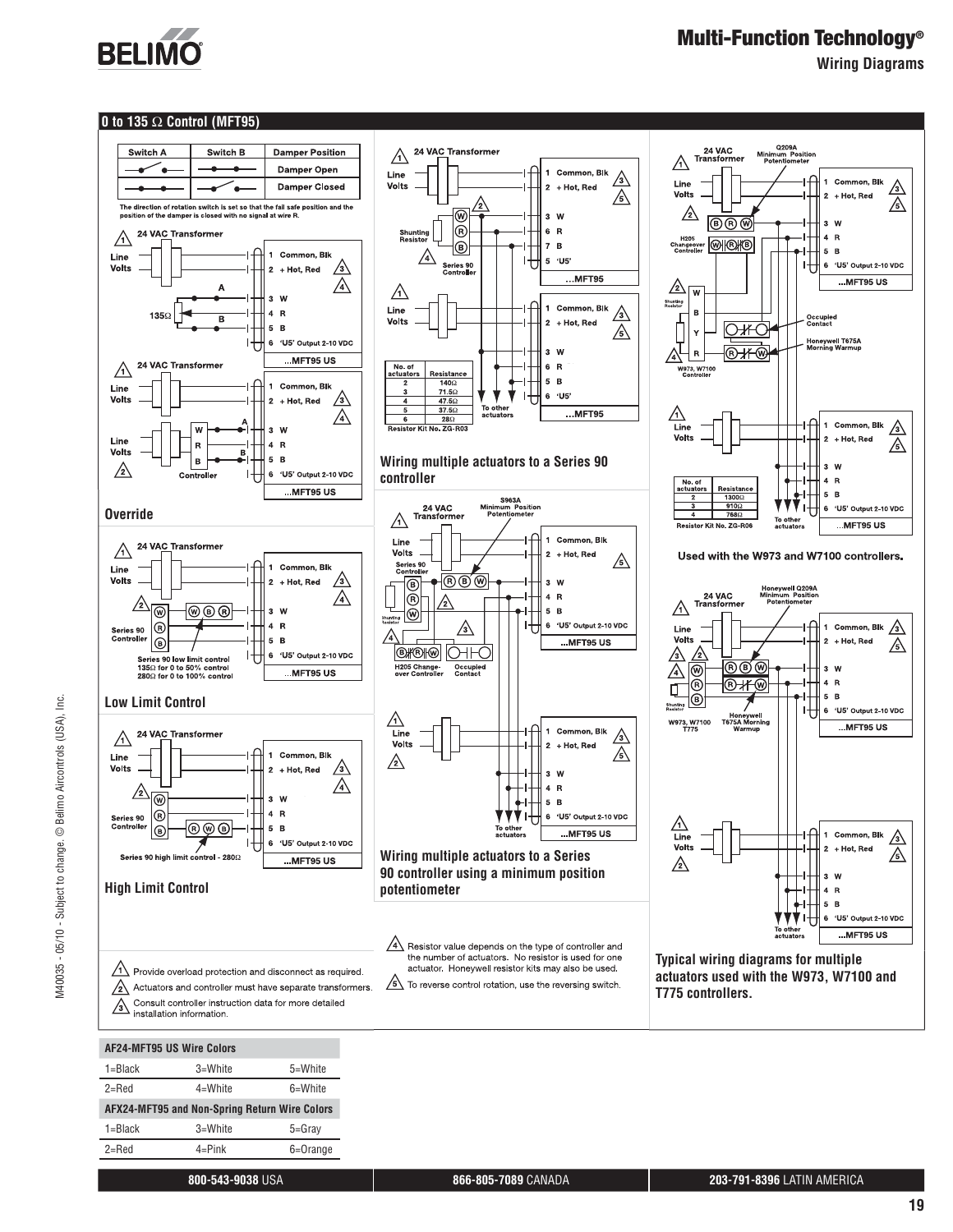### **MFT VDC Proportional Control Program Codes**

\*Note: Not every code works with every acuator



| <b>Programmable Code</b> | <b>Running Time</b> | <b>Control Range</b> | Feedback                         | <b>Feedback Range</b> | <b>Obsolete Code</b> | <b>MP Bus Logo</b>               | <b>Adaption</b>  |
|--------------------------|---------------------|----------------------|----------------------------------|-----------------------|----------------------|----------------------------------|------------------|
| A01                      | 150s                | 210V                 | U <sub>5</sub>                   | U5 210V               | P-10001              | N <sub>O</sub>                   | manual           |
| A02                      | 150s                | 0.510V               | U <sub>5</sub>                   | U5 0.510V             | P-10002              | N <sub>O</sub>                   | manual           |
| A03                      | 150s                | 210V                 | U <sub>5</sub>                   | U5 0.55V              | P-10003              | N <sub>O</sub>                   | manual           |
| A04                      | 150s                | 47V                  | U <sub>5</sub>                   | U5 210V               | P-10004              | N <sub>O</sub>                   | manual           |
| A05                      | 150s                | 69V                  | U <sub>5</sub>                   | U5 210V               | P-10005              | N <sub>O</sub>                   | manual           |
| A06                      | 150s                | 10.513.5V            | U <sub>5</sub>                   | U5 210V               | P-10006              | N <sub>O</sub>                   | manual           |
| A07                      | 150s                | 0.55V                | U <sub>5</sub>                   | U5 210V               | P-10007              | N <sub>0</sub>                   | manual           |
| A08                      | 150s                | 0.55V                | U <sub>5</sub>                   | U5 0.510V             | P-10008              | N <sub>O</sub>                   | manual           |
| A09                      | 150s                | 510V                 | U <sub>5</sub>                   | U5 210V               | P-10009              | N <sub>0</sub>                   | manual           |
| A10                      | 150s                | 510V                 | U <sub>5</sub>                   | U5 0.510V             | P-10010              | N <sub>O</sub>                   | manual           |
| A11                      | 150s                | 0.55V                | U <sub>5</sub>                   | U5 0.55V              | P-10011              | N <sub>0</sub>                   | manual           |
| A12                      | 150s                | 0.55V                | U <sub>5</sub>                   | U5 0.52.5V            | P-10012              | N <sub>O</sub>                   | manual           |
| A13                      | 150s                | 0.510V               | U <sub>5</sub>                   | U5 210V               | P-10013              | N <sub>0</sub>                   | manual           |
| A14                      | 100s                | 0.510V               | U <sub>5</sub>                   | U5 0.52.5V            | P-10014              | N <sub>O</sub>                   | manual           |
| A15                      | 150s                | 25V                  | U <sub>5</sub>                   | U5 210V               | P-10015              | N <sub>O</sub>                   | manual           |
| A16                      | 150s                | 26V                  | U <sub>5</sub>                   | U5 210V               | P-10016              | N <sub>O</sub>                   | manual           |
| A17                      | 150s                | 610V                 | U <sub>5</sub>                   | U5 210V               | P-10017              | N <sub>0</sub>                   | manual           |
| A18                      | 150s                | 1417V                | U <sub>5</sub>                   | U5 210V               | P-10018              | N <sub>O</sub>                   | manual           |
| A19                      | 100s                | 210V                 | U <sub>5</sub>                   | U5 210V               | P-10019              | N <sub>O</sub>                   | manual           |
| A20                      | 150s                | 912V                 | U <sub>5</sub>                   | U5 210V               | P-10020              | N <sub>O</sub>                   | manual           |
| A21                      | 150s                | 210V                 | U <sub>5</sub>                   | U5 0.55V              | P-10021              | N <sub>O</sub>                   | manual           |
| A22                      | 150s                | 0.54.9V              | U <sub>5</sub>                   | 0.54.9V               | P-10022              | N <sub>O</sub>                   | manual           |
| A23                      | 150s                | 5.110V               | U <sub>5</sub>                   | 5.110V                | P-10023              | N <sub>O</sub>                   | manual           |
| A24                      | 150s                | 0.524V               | U <sub>5</sub>                   | U5 210V               | P-10024              | N <sub>O</sub>                   | manual           |
| A25                      | 76s                 | 210V                 | U <sub>5</sub>                   | U5 210V               | P-10025              | N <sub>O</sub>                   | manual           |
| A26                      | 150s                | 29V                  | U <sub>5</sub>                   | U5 210V               | P-10026              | N <sub>O</sub>                   | manual           |
| A27                      | 150s                | 59V                  | U <sub>5</sub>                   | U5 210V               | P-10027              | N <sub>O</sub>                   | manual           |
| A28<br>PICCV ONLY        | 100s                | 0.510V               | U <sub>5</sub>                   | U5 0.510V             | P-10028              | N <sub>O</sub>                   | manual           |
| A29                      | 150s                | 13V                  | U <sub>5</sub>                   | U5 210V               | P-10029              | N <sub>O</sub>                   | manual           |
| A30                      | 150s                | 39V                  | U <sub>5</sub>                   | U5 210V               | P-10030              | N <sub>O</sub>                   | manual           |
| A31                      | 150s                | 0.54V                | U <sub>5</sub>                   | U5 210V               | P-10031              | N <sub>O</sub>                   | manual           |
| A32                      | 150s                | 614V                 | U <sub>5</sub>                   | U5 210V               | P-10032              | N <sub>O</sub>                   | manual           |
| A33                      | 150s                | 414V                 | U <sub>5</sub>                   | U5 210V               | P-10033              | N <sub>0</sub>                   | manual           |
| A34                      | 120s                | 210V                 | U <sub>5</sub>                   | U5 210V               | P-10034              | N <sub>O</sub>                   | manual           |
| A35                      | 78s                 | 210V                 | U <sub>5</sub>                   | U5 210V               | P-10035              | N <sub>0</sub>                   | manual           |
| A37                      | 120s                | 0.510V               | U <sub>5</sub>                   | U5 0.510V             | P-10037              | N <sub>O</sub>                   | manual           |
| A38                      | 150s                | 613V                 | U <sub>5</sub>                   | U5 210V               | P-10038              | N <sub>0</sub>                   | manual           |
| A39                      | 150s                | 1014V                | U <sub>5</sub>                   | U5 210V               | P-10039              | N <sub>O</sub>                   | manual           |
| A40                      | 150s                | 116V                 | U <sub>5</sub>                   | U5 210V               | P-10040              | N <sub>0</sub>                   | manual           |
| A41                      | 150s                | 36V                  | U <sub>5</sub>                   | U5 210V               | P-10041              | N <sub>O</sub>                   | manual           |
| A42                      | 75s                 | 0.510V               | U <sub>5</sub>                   | U5 210V               | P-10042              | N <sub>0</sub>                   | manual           |
| A43                      | 150s                | 0.52.5V              | U <sub>5</sub>                   | U5 210V               | P-10043              | N <sub>O</sub>                   | manual           |
| A44                      | 150s                | 710V                 | U5                               | U5 210V               | P-10044              | NO.                              | manual           |
| A45                      | 150s                | 1317V                | U <sub>5</sub>                   | U5 210V               | P-10045              | N <sub>O</sub>                   | manual           |
| A46                      | 150s                | 210V                 | U <sub>5</sub>                   | U5 210V               | P-10046              | N <sub>0</sub>                   | manual           |
| A47                      | 150s                | 0.520V               | U <sub>5</sub>                   | U5 210V               | P-10047              | N <sub>O</sub>                   | manual           |
| A48                      | 150s                | 15V                  | U <sub>5</sub>                   | U515V                 | P-10048              | N <sub>0</sub>                   | auto-adapt.      |
| A49                      | 150s                | 15V                  | U <sub>5</sub>                   | U515V                 | P-10049              | N <sub>O</sub>                   | auto-adapt.      |
| A51                      |                     |                      |                                  |                       | P-10051              |                                  |                  |
| A52                      | 150s                | 210V                 | U <sub>5</sub>                   | U5 0.55V              | P-10052              | N <sub>O</sub>                   | manual           |
| A53                      | 120s                | 0.510V               | U <sub>5</sub><br>U <sub>5</sub> | U5 210V               | P-10053              | N <sub>0</sub><br>N <sub>O</sub> | manual           |
| A54                      | 150s                | 0.52.5V              |                                  | U5 0.52.5V            | P-10054<br>P-10055   | N <sub>0</sub>                   | manual<br>manual |
| A55                      | 75s                 | 25V                  | U <sub>5</sub>                   | U5 210V               |                      |                                  |                  |
| A56                      | 75s<br>150s         | 69V                  | U <sub>5</sub>                   | U5 210V               | P-10056              | N <sub>O</sub><br>N <sub>0</sub> | manual<br>manual |
| A57                      |                     | 25.5V                | U <sub>5</sub>                   | U5 210V               | P-10057              | N <sub>O</sub>                   |                  |
| A58                      | 150s                | 6.510V               | U <sub>5</sub>                   | U5 210V               | P-10058              |                                  | manual           |
| A59                      | 150s                | 0.56V                | U <sub>5</sub>                   | U5 210V               | P-10059              | N <sub>0</sub>                   | manual           |
| A60                      | 300s                | 210V                 | U <sub>5</sub><br>U <sub>5</sub> | U5 210V               | P-10060              | N <sub>O</sub><br>N <sub>0</sub> | manual           |
| A61                      | 150s                | 1020V                |                                  | U5 210V               | P-10061              | N <sub>O</sub>                   | manual           |
| A62<br>A63               | 90s<br>150s         | 210V<br>0.54.5V      | U <sub>5</sub><br>U <sub>5</sub> | U5 210V<br>U5 0.54.5V | P-10062<br>P-10063   | N <sub>0</sub>                   | manual<br>manual |
|                          | 150s                |                      | U5                               |                       |                      | N <sub>O</sub>                   |                  |
| A64                      |                     | 5.510V               | U <sub>5</sub>                   | U5 5.510V<br>U515V    | P-10064              | $_{\rm NO}$                      | manual           |
| A65                      | 150s                | 15V                  |                                  |                       | P-10065              |                                  | manual           |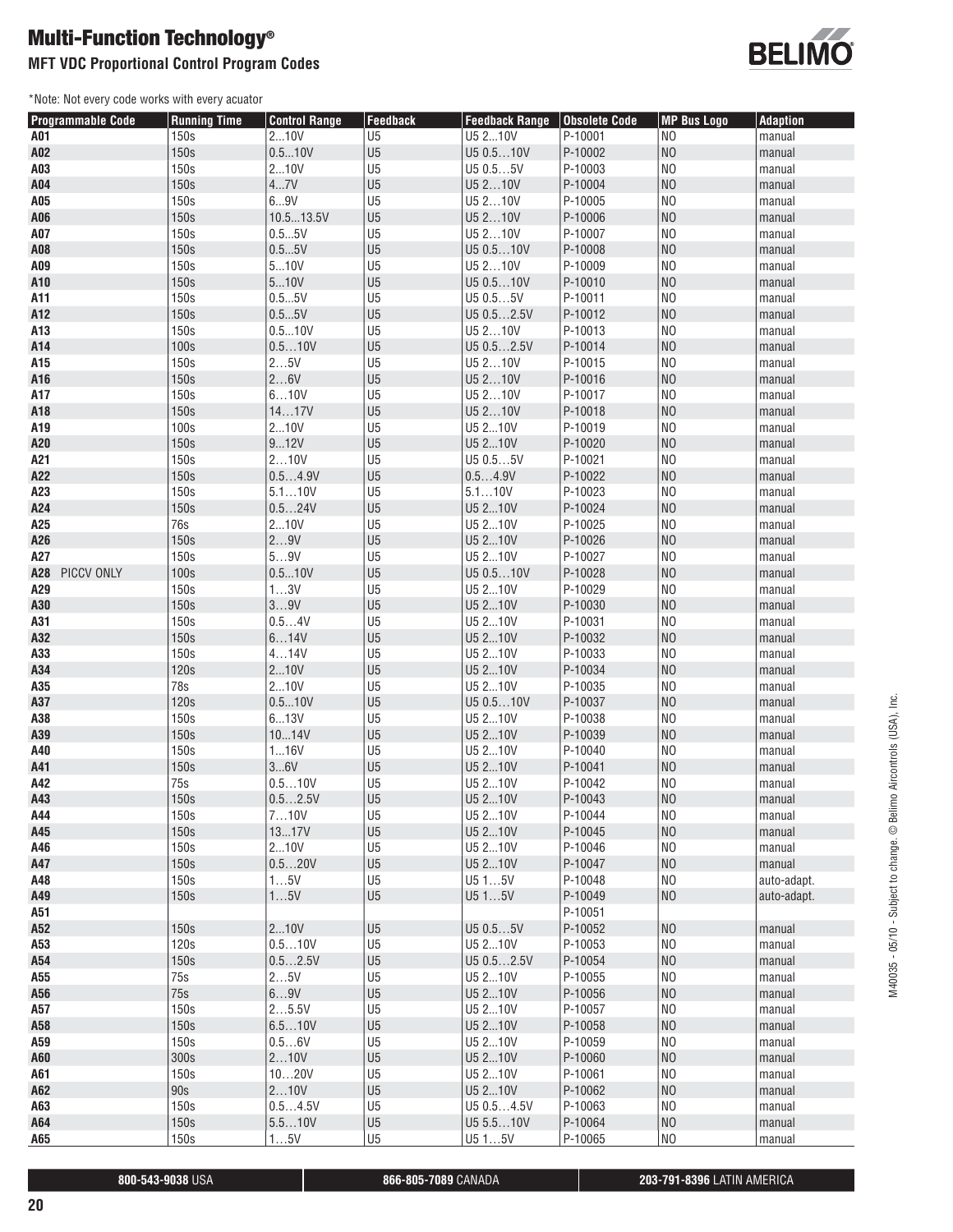

**MFT VDC Proportional Control Program Codes**

| <b>Programmable Code</b> | <b>Running Time</b> | <b>Control Range</b> | <b>Feedback</b>                  | <b>Feedback Range</b> | <b>Obsolete Code</b>     | <b>MP Bus Logo</b>               | <b>Adaption</b>  |
|--------------------------|---------------------|----------------------|----------------------------------|-----------------------|--------------------------|----------------------------------|------------------|
| A66                      | 150s                | 210V                 | U <sub>5</sub>                   | U515V                 | P-10066                  | N <sub>O</sub>                   | manual           |
| A67                      | 150s                | 28V                  | U <sub>5</sub>                   | U5 210V               | P-10067                  | N <sub>0</sub>                   | manual           |
| A68                      | 150s                | 213V                 | U <sub>5</sub>                   | U5 210V               | P-10068                  | N <sub>0</sub>                   | manual           |
| A69                      | 150s                | 1.4V                 | U <sub>5</sub>                   | U5 210V               | P-10069                  | N <sub>0</sub>                   | manual           |
| A70                      | 150s                | 3.510V               | U <sub>5</sub>                   | U5 210V               | P-10070                  | N <sub>0</sub>                   | manual           |
| A71                      | 150s                | 215V                 | U <sub>5</sub>                   | U5 210V               | P-10071                  | N <sub>O</sub>                   | manual           |
| A72                      | 95s                 | 210V                 | U <sub>5</sub>                   | U5 210V               | P-10072                  | N <sub>O</sub>                   | manual           |
| A73                      | 150s                | 618V                 | U <sub>5</sub>                   | U5 210V               | P-10073                  | N <sub>0</sub>                   | manual           |
| A74                      | 150s                | 210V                 | U <sub>5</sub>                   | U5 210V               | P-10074                  | N <sub>O</sub>                   | manual           |
| A76                      | 150s                | 0.53V                | U <sub>5</sub>                   | U5 0.510V             | P-10076                  | N <sub>0</sub>                   | manual           |
| A77                      | 76s                 | 0.510V               | U <sub>5</sub>                   | U5 0.510V             | P-10077                  | N <sub>0</sub>                   | manual           |
| A78                      | 150s                | 210V                 | U <sub>5</sub>                   | U5 0.510V             | P-10078                  | N <sub>0</sub>                   | manual           |
| A79                      | 150s                | 0.510V               | U <sub>5</sub>                   | U5 0.55V              | P-10079                  | N <sub>0</sub>                   | manual           |
| A80                      | 150s                | 0.53.5               | U <sub>5</sub>                   | U5 210V               | P-10080                  | N <sub>O</sub>                   | manual           |
| A81                      | 150s                | 4.510                | U <sub>5</sub>                   | U5 210V               | P-10081                  | N <sub>O</sub>                   | manual           |
| A82                      | 150s                | 310V                 | U <sub>5</sub>                   | U5 210V               | P-10082                  | N <sub>0</sub>                   | manual           |
| A83                      | 150s                | 515V                 | U <sub>5</sub>                   | U5 210V               | P-10083                  | N <sub>0</sub>                   | manual           |
| A84                      | 150s                | 1320V                | U <sub>5</sub>                   | U5 210V               | P-10084                  | N <sub>0</sub><br>N <sub>0</sub> | manual           |
| A85<br>A86               | 150s<br>150s        | 210V<br>510.5        | U <sub>5</sub>                   | U5 210V<br>U5 210V    | P-10085<br>P-10086       | N <sub>0</sub>                   | manual<br>manual |
| A88                      | 150s                | 210V                 | U <sub>5</sub>                   | U5 210V               | P-10088                  | N <sub>0</sub>                   | manual           |
| A89                      | 150s                | 12.522V              | U <sub>5</sub>                   | U5 210V               | P-10089                  | N <sub>0</sub>                   | manual           |
| A90                      | 150s                | 25V                  | U <sub>5</sub>                   | U5 25V                | P-10090                  | N <sub>0</sub>                   | manual           |
| A91                      | 95s                 | 210V                 | U <sub>5</sub>                   | U5 210V               | P-10091                  | N <sub>0</sub>                   | manual           |
| A92                      | 150s                | 0.515V               | U <sub>5</sub>                   | U5 0.510V             | P-10092                  | N <sub>0</sub>                   | manual           |
| A93                      | 150s                | 210V                 | U <sub>5</sub>                   | U5 210V               | P-10093                  | N <sub>0</sub>                   | manual           |
| A94                      | <b>85s</b>          | 210V                 | U <sub>5</sub>                   | U5 210V               | P-10094                  | N <sub>O</sub>                   | manual           |
| A95                      | 150s                | 0.55V                | U <sub>5</sub>                   | U5 0.55V              | P-10095                  | N <sub>0</sub>                   | manual           |
| A96                      | 150s                | 0.510V               | U <sub>5</sub>                   | U5 210V               | P-10096                  | N <sub>0</sub>                   | manual           |
| A97                      | 150s                | 5.257.25             | U <sub>5</sub>                   | U5 210V               | P-10097                  | N <sub>0</sub>                   | manual           |
| A98                      | 150s                | 210V                 | U <sub>5</sub>                   | U5 210V               | P-10098                  | N <sub>0</sub>                   | auto-synch.      |
| A99                      | 150s                | 210V                 | U <sub>5</sub>                   | U5 210V               | P-10099                  | N <sub>0</sub>                   | manual           |
| AA0                      | 150s                | 0.512.85             | U <sub>5</sub>                   | U5 210V               | P-10100                  | N <sub>O</sub>                   | manual           |
| AA1                      | 150s                | 315V                 | U <sub>5</sub>                   | U5 210V               | P-10101                  | N <sub>0</sub>                   | manual           |
| AA <sub>2</sub>          | 150s                | 0.514V               | U <sub>5</sub>                   | U5 210V               | P-10102                  | N <sub>0</sub>                   | manual           |
| AA4                      | 150s                | 0.522V               | U <sub>5</sub>                   | U5 210V               | P-10104                  | N <sub>O</sub>                   | manual           |
| AA5                      | 150s                | 0.54V                | U <sub>5</sub>                   | U5 0.55V              | P-10105                  | N <sub>O</sub>                   | manual           |
| AA6                      | 150s                | 610V                 | U <sub>5</sub>                   | U5 0.55V              | P-10106                  | N <sub>0</sub>                   | manual           |
| AA7                      | 150s                | 27V                  | U <sub>5</sub>                   | U5 210V               | P-10107                  | N <sub>0</sub>                   | manual           |
| AA8                      | 150s                | 410V                 | U <sub>5</sub>                   | U5 210V               | P-10108                  | N <sub>0</sub>                   | manual           |
| AA9                      |                     |                      |                                  |                       | P-10109                  |                                  |                  |
| AAA                      | 150s                | 222V                 | U <sub>5</sub>                   | U5 210V               | P-10110                  | N <sub>0</sub>                   | manual           |
| AAB<br>AAC               | 150s<br>150s        | 0.520V<br>0.529V     | U <sub>5</sub><br>U <sub>5</sub> | U5 0.510V<br>U5 210V  | P-10111<br>P-10112       | NO<br>N <sub>O</sub>             | manual           |
| AAD                      | 100s                | 0.54.5V              | U <sub>5</sub>                   | U5 0.54.5V            | P-10113                  | N <sub>O</sub>                   | manual<br>manual |
| AAE                      | 100s                | 5.510V               | U <sub>5</sub>                   | U5 5.510V             | P-10114                  | N <sub>0</sub>                   | manual           |
| AAF                      | 150s                | 0.528V               | U <sub>5</sub>                   | U5 210V               | P-10115                  | N <sub>0</sub>                   | manual           |
| AAG                      | 75s                 | 0.510V               | U <sub>5</sub>                   | U5 210V               | P-10116                  | N <sub>0</sub>                   | auto-adapt.      |
| AAH                      | 150s                | 0.510V               | U <sub>5</sub>                   | U545V                 | P-10117                  | N <sub>0</sub>                   | auto-adapt.      |
| AAJ                      | 100s                | 26V                  | U <sub>5</sub>                   | U5 210V               | P-10118                  | N <sub>0</sub>                   | auto-adapt.      |
| AAK                      | 100s                | 610V                 | U <sub>5</sub>                   | U5 210V               | P-10119                  | N <sub>0</sub>                   | manual           |
| AAL                      | 150s                | 820V                 | U <sub>5</sub>                   | U5 210V               | P-10120                  | N <sub>O</sub>                   | manual           |
| AAM                      | 120s                | 0.510V               | U <sub>5</sub>                   | U5 210V               | P-10121                  | N <sub>O</sub>                   | auto-synch.      |
| AAN                      | 100s                | 0.510V               | U <sub>5</sub>                   | U5 210V               | P-10122                  | N <sub>0</sub>                   | manual           |
| AAP                      | 150s                | 210V                 | U <sub>5</sub>                   | U5 210V               | P-10123                  | N <sub>0</sub>                   | manual           |
| AAR                      | 150s                | 210V                 | U <sub>5</sub>                   | U5 210V               | P-10124                  | N <sub>0</sub>                   | auto-adapt.      |
| AAS                      | 150s                | 210V                 | U <sub>5</sub>                   | U5 210V               | P-10125                  | N <sub>0</sub>                   | manual           |
| AAT                      | 20s                 | 210V                 | U <sub>5</sub>                   | U5 210V               | $\overline{\phantom{a}}$ | N <sub>0</sub>                   | manual           |
| AAU                      | 100s                | 69V                  | U <sub>5</sub>                   | U5 210V               | ---                      | N <sub>0</sub>                   | manual           |
| AAV                      | 150s                | 1.26V                | U <sub>5</sub>                   | U5 210V               | $\overline{\phantom{a}}$ | N <sub>O</sub>                   | manual           |
| AAW                      |                     |                      |                                  |                       |                          |                                  |                  |
| AAX                      | 35s                 | 210V                 | U <sub>5</sub>                   | U5 210V               | P-10130                  | N <sub>0</sub>                   | manual           |
| <b>ACO</b>               | 45s                 | 210V                 | U <sub>5</sub>                   | U5 210V               | P-10131                  | NO                               | manual           |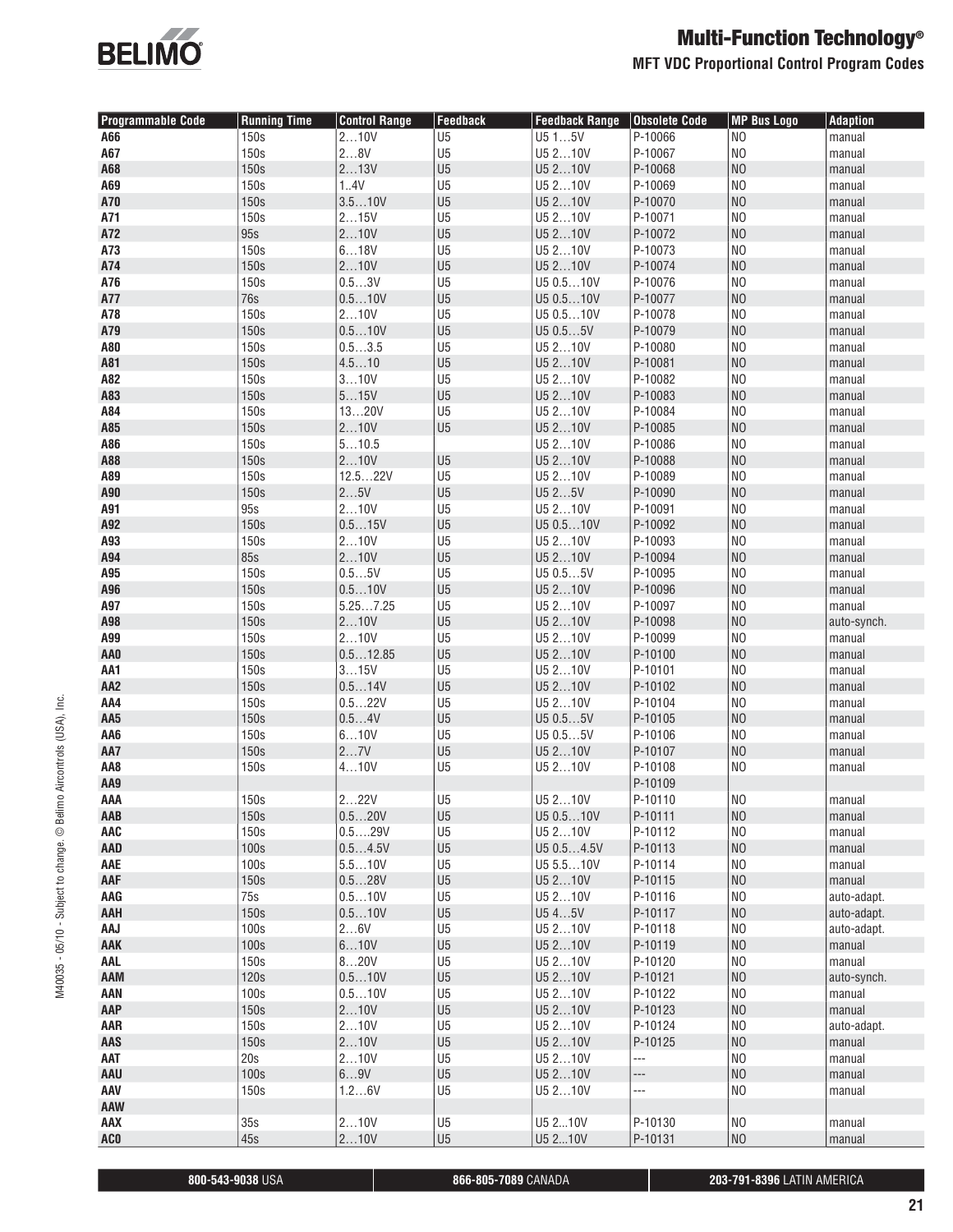**MFT VDC Proportional Control Program Codes**



| <b>Programmable Code</b> | <b>Running Time</b> | <b>Control Range</b> | Feedback       | Feedback Range   Obsolete Code |         | <b>MP Bus Logo</b> | <b>Adaption</b> |
|--------------------------|---------------------|----------------------|----------------|--------------------------------|---------|--------------------|-----------------|
| AC1                      | 90s                 | 210V                 | U <sub>5</sub> | U5 210V                        | P-10132 | NO                 | manual          |
| AC <sub>2</sub>          | 150s                | 0.510V               | U <sub>5</sub> | U5 0.510V                      | ---     | N <sub>O</sub>     | manual          |
| 000                      | 150s                | 210V                 | U <sub>5</sub> | U5 210V                        | ---     | <b>YES</b>         | manual          |
| AC4                      | 150s                | 0.510V               | U <sub>5</sub> | U5 0.510V                      | ---     | <b>YES</b>         | manual          |
| AC <sub>5</sub>          | 75s                 | 210V                 | U <sub>5</sub> | U5 210V                        | P-10133 | N <sub>0</sub>     | manual          |
| AC6                      | 450s                | 210V                 | U <sub>5</sub> | U5 210V                        | P-10134 | N <sub>0</sub>     | manual          |
| AC7                      | 150s                | .                    | U <sub>5</sub> | U5 210V                        | ---     | N <sub>0</sub>     | manual          |
| AC <sub>8</sub>          | 35s                 | 0.510V               | U <sub>5</sub> | U5 0.510V                      |         | N <sub>0</sub>     | manual          |
| AC9                      | 45s                 | 0.510V               | U <sub>5</sub> | U5 0.510V                      | ---     | N <sub>0</sub>     | manual          |
| <b>ACA</b>               | 90s                 | 0.510V               | U <sub>5</sub> | U5 0.510V                      | ---     | N <sub>0</sub>     | manual          |
| ACX                      | 150s                | 210V                 | U <sub>5</sub> | U5 0.510V                      |         | N <sub>0</sub>     | manual          |
| AD <sub>0</sub>          | 100s                | 0.55V                | U <sub>5</sub> | U5 210V                        | P-10135 | N <sub>0</sub>     | manual          |
| AD1                      | 100s                | 510V                 | U <sub>5</sub> | U5 210V                        | P-10136 | N <sub>0</sub>     | manual          |
| AD <sub>2</sub>          | 90s                 | 210V                 | U <sub>5</sub> | U5 210V                        | ---     | N <sub>0</sub>     | auto-adapt.     |
| AD <sub>3</sub>          | 35s                 | 210V                 | U <sub>5</sub> | U5 210V                        | ---     | N <sub>0</sub>     | auto-adapt.     |
| AD4                      | 150s                | 210V                 | U <sub>5</sub> | U5 210V                        | ---     | N <sub>0</sub>     | manual          |
| AD <sub>5</sub>          | 100s                | 25V                  | U <sub>5</sub> | U5 210V                        | P-10137 | N <sub>O</sub>     | manual          |
| AD <sub>6</sub>          |                     |                      |                |                                |         |                    |                 |
| AD7                      | 100s                | 0.55V                | U <sub>5</sub> | U5 210V                        | P-10140 | NO                 | manual          |
| AD <sub>8</sub>          |                     |                      |                |                                |         |                    |                 |
| AD9                      |                     |                      |                |                                |         |                    |                 |
| <b>ADA PICCV ONLY</b>    | 100s                | 0.510V               | U <sub>5</sub> | U5 0.510V                      | ---     | N <sub>O</sub>     | manual          |
| <b>ADC</b>               |                     |                      |                |                                |         |                    |                 |
| <b>ADD</b>               | 150s                | 913V                 | U <sub>5</sub> | U5 210V                        | ---     | N <sub>O</sub>     | manual          |
| <b>ADE</b>               |                     |                      |                |                                |         |                    |                 |
| <b>ADF</b>               |                     |                      |                |                                |         |                    |                 |
| <b>ADG</b>               |                     |                      |                |                                |         |                    |                 |
| ADH                      |                     |                      |                |                                |         |                    |                 |
| <b>ADJ</b>               |                     |                      |                |                                |         |                    |                 |
| ADK                      |                     |                      |                |                                |         |                    |                 |
| <b>ADL</b>               |                     |                      |                |                                |         |                    |                 |
| ADM                      |                     |                      |                |                                |         |                    |                 |
| <b>ADN</b>               |                     |                      |                |                                |         |                    |                 |
| <b>ADP</b>               |                     |                      |                |                                |         |                    |                 |
| <b>ADR</b>               |                     |                      |                |                                |         |                    |                 |
| <b>ADS</b>               |                     |                      |                |                                |         |                    |                 |
| ADT                      |                     |                      |                |                                |         |                    |                 |
| ADU                      |                     |                      |                |                                |         |                    |                 |
| ADV                      |                     |                      |                |                                |         |                    |                 |
| <b>ADW</b>               | 70s                 | 210V                 | US             | <b>US 210V</b>                 | ---     | N <sub>O</sub>     | manual          |
| <b>ADX</b>               | 40s                 | 210V                 | <b>US</b>      | <b>US 210V</b>                 | ---     | N <sub>0</sub>     | manual          |
| AE0                      |                     |                      |                |                                |         |                    |                 |
| AE1                      |                     |                      |                |                                |         |                    |                 |
| AE <sub>2</sub>          |                     |                      |                |                                |         |                    |                 |
| AE3                      |                     |                      |                |                                |         |                    |                 |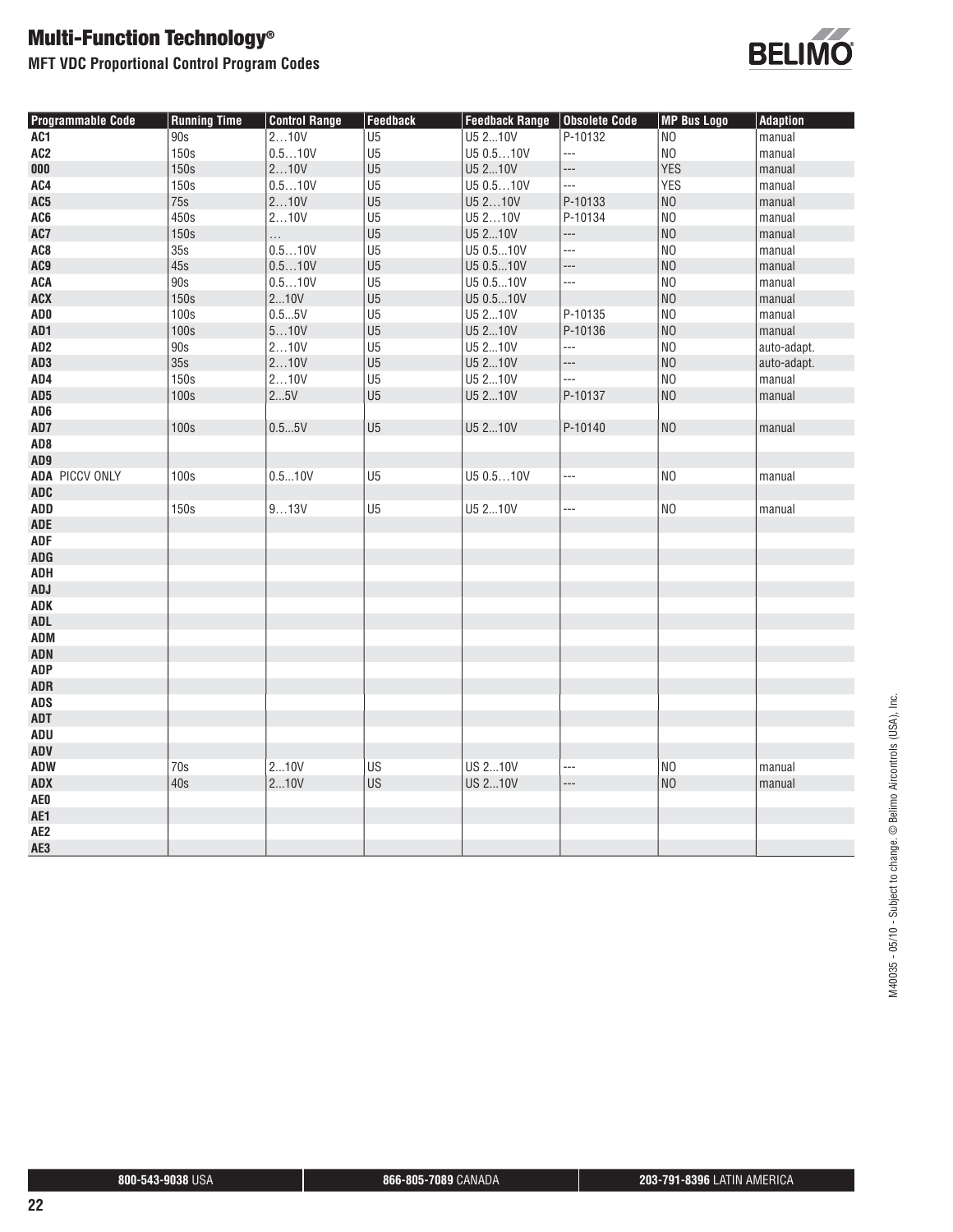

**MFT VDC Proportional Control Program Codes**

| <b>Programmable Code</b>         | <b>Running Time</b> | <b>Control Range</b> | <b>Feedback</b> | <b>Feedback Range</b> | <b>Obsolete Code</b>                                                                                                                                                              | MP Bus Logo    | <b>Adaption</b> |
|----------------------------------|---------------------|----------------------|-----------------|-----------------------|-----------------------------------------------------------------------------------------------------------------------------------------------------------------------------------|----------------|-----------------|
| AE4                              |                     |                      |                 |                       |                                                                                                                                                                                   |                |                 |
| AE5                              |                     |                      |                 |                       |                                                                                                                                                                                   |                |                 |
| AE <sub>6</sub>                  |                     |                      |                 |                       |                                                                                                                                                                                   |                |                 |
| AE7                              |                     |                      |                 |                       |                                                                                                                                                                                   |                |                 |
| AE8                              |                     |                      |                 |                       |                                                                                                                                                                                   |                |                 |
| AE9                              |                     |                      |                 |                       |                                                                                                                                                                                   |                |                 |
| <b>AEA</b>                       | 120s                | 0.510V               | U5              | U5 0.510V             | $\hspace{0.05cm} \ldots$                                                                                                                                                          | NO             | manual          |
| AEC                              | 75s                 | 0.510V               | U <sub>5</sub>  | U5 0.510V             | ---                                                                                                                                                                               | N <sub>O</sub> | manual          |
| <b>AED</b>                       | 300s                | 0.510V               | U <sub>5</sub>  | U5 0.510V             | $\hspace{0.02in} \hspace{0.02in} \hspace{0.02in} \hspace{0.02in} \hspace{0.02in} \hspace{0.02in} \hspace{0.02in} \hspace{0.02in} \hspace{0.02in} \hspace{0.02in} \hspace{0.02in}$ | NO             | manual          |
| <b>AEE</b>                       | 450s                | 0.510V               | U <sub>5</sub>  | U5 0.510V             | $---$                                                                                                                                                                             | NO             | manual          |
| <b>AEF</b>                       |                     |                      |                 |                       |                                                                                                                                                                                   |                |                 |
| $\mathsf{A}\mathsf{E}\mathsf{G}$ |                     |                      |                 |                       |                                                                                                                                                                                   |                |                 |
| <b>AEH</b>                       |                     |                      |                 |                       |                                                                                                                                                                                   |                |                 |
| <b>AEJ</b>                       |                     |                      |                 |                       |                                                                                                                                                                                   |                |                 |
| <b>AEK</b>                       |                     |                      |                 |                       |                                                                                                                                                                                   |                |                 |
| <b>AEL</b>                       |                     |                      |                 |                       |                                                                                                                                                                                   |                |                 |
| <b>AEM</b>                       |                     |                      |                 |                       |                                                                                                                                                                                   |                |                 |
| <b>AEN</b>                       |                     |                      |                 |                       |                                                                                                                                                                                   |                |                 |
| <b>AEP</b>                       |                     |                      |                 |                       |                                                                                                                                                                                   |                |                 |
| <b>AER</b>                       |                     |                      |                 |                       |                                                                                                                                                                                   |                |                 |
| <b>AES</b>                       |                     |                      |                 |                       |                                                                                                                                                                                   |                |                 |
| <b>AET</b>                       |                     |                      |                 |                       |                                                                                                                                                                                   |                |                 |
| <b>AEU</b>                       |                     |                      |                 |                       |                                                                                                                                                                                   |                |                 |
| <b>AEV</b>                       |                     |                      |                 |                       |                                                                                                                                                                                   |                |                 |
| <b>AEW</b>                       |                     |                      |                 |                       |                                                                                                                                                                                   |                |                 |
| AEX                              |                     |                      |                 |                       |                                                                                                                                                                                   |                |                 |
| <b>AFO</b>                       |                     |                      |                 |                       |                                                                                                                                                                                   |                |                 |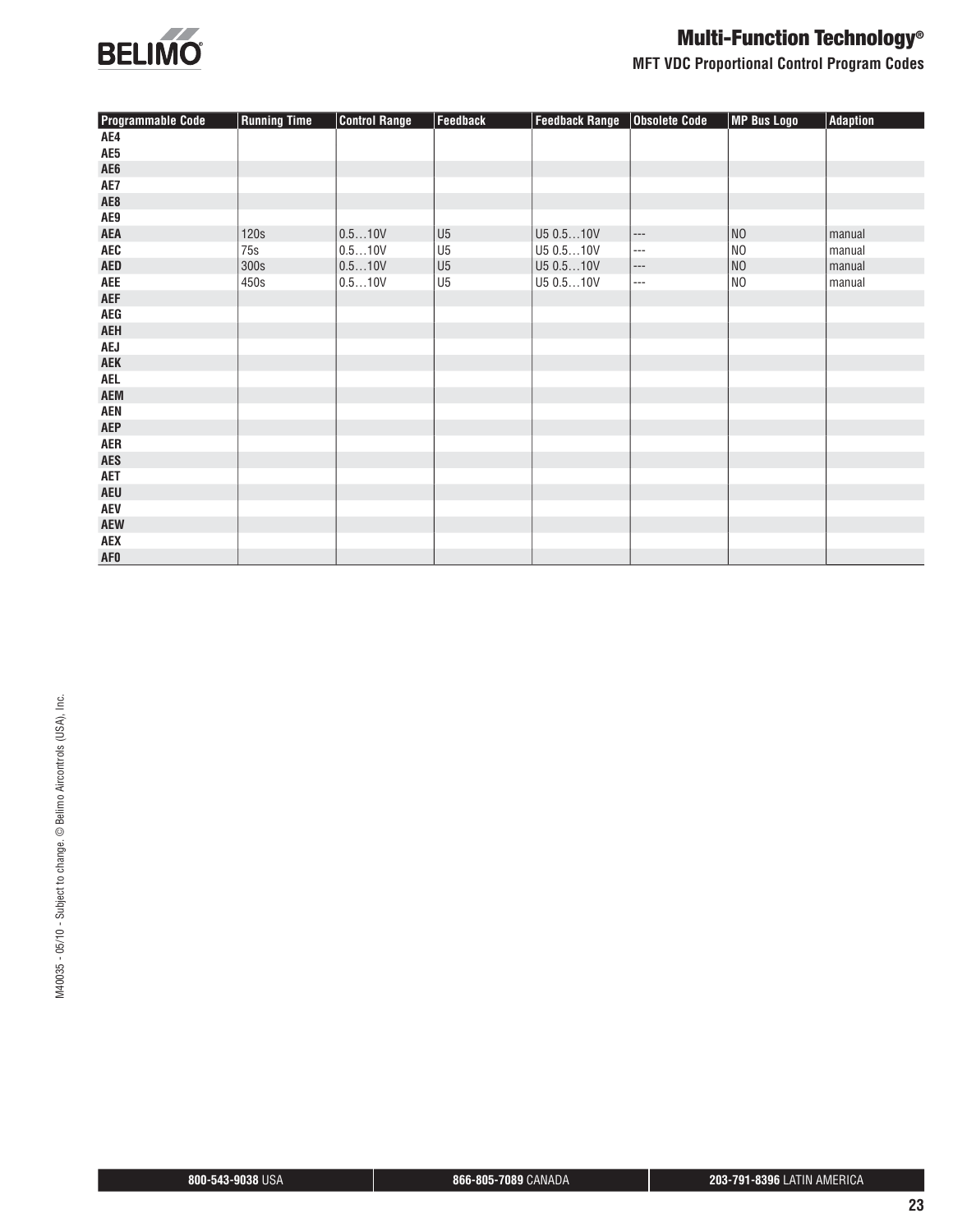**MFT 95 (Honeywell Series 90, 0-135**Ω**) Program Codes**



| <b>Programmable Code</b> | <b>Running Time</b> | <b>Control Range</b> | <b>Feedback</b> | <b>Feedback Range</b> | Obsolete Code | <b>MP Bus Logo</b> | Adaption |
|--------------------------|---------------------|----------------------|-----------------|-----------------------|---------------|--------------------|----------|
| <b>R01</b>               | 150s                | $0135$ Ohm           | U <sub>5</sub>  | U5 210V               | P-16001       | N <sub>O</sub>     | manual   |
| <b>R02</b>               | 150s                | $0135$ Ohm           | U <sub>5</sub>  | U5 0.510V             | P-16002       | NO                 | manual   |
| <b>R03</b>               | 150s                | $0135$ Ohm           | U <sub>5</sub>  | U5 0.55V              | P-16003       | N <sub>0</sub>     | manual   |
| R04                      | 75s                 | $0135$ Ohm           | U <sub>5</sub>  | U5 210V               | P-16004       | NO                 | manual   |
| <b>R05</b>               | 100s                | $0135$ Ohm           | U <sub>5</sub>  | U5 0.510V             | P-16028       | N <sub>O</sub>     | manual   |
| <b>R06</b>               |                     |                      |                 |                       | P-16029       |                    |          |
| <b>R07</b>               | 35s                 | $0135$ Ohm           | U <sub>5</sub>  | U5 210V               |               | N <sub>O</sub>     | manual   |
| <b>R08</b>               | 45s                 | $0135$ Ohm           | U <sub>5</sub>  | U5 210V               |               | NO                 | manual   |
| <b>R09</b>               | 90s                 | $0135$ Ohm           | U <sub>5</sub>  | U5 210V               |               | N <sub>O</sub>     | manual   |
| <b>ROA</b>               | 37s                 | $0135$ Ohm           | U <sub>5</sub>  | U5 210V               |               | NO                 | manual   |
| <b>ROC</b>               |                     |                      |                 |                       |               |                    |          |
| <b>ROD</b>               |                     |                      |                 |                       |               |                    |          |
| <b>ROE</b>               |                     |                      |                 |                       |               |                    |          |
| <b>ROF</b>               |                     |                      |                 |                       |               |                    |          |
| <b>ROG</b>               |                     |                      |                 |                       |               |                    |          |
| <b>ROH</b>               |                     |                      |                 |                       |               |                    |          |
| R0J                      |                     |                      |                 |                       |               |                    |          |
| ROK                      |                     |                      |                 |                       |               |                    |          |
| ROL                      |                     |                      |                 |                       |               |                    |          |
| ROM                      |                     |                      |                 |                       |               |                    |          |
| <b>RON</b>               |                     |                      |                 |                       |               |                    |          |
| <b>ROP</b>               |                     |                      |                 |                       |               |                    |          |
| <b>ROR</b>               |                     |                      |                 |                       |               |                    |          |
| <b>ROS</b>               |                     |                      |                 |                       |               |                    |          |
| <b>ROT</b>               |                     |                      |                 |                       |               |                    |          |
| <b>ROU</b>               |                     |                      |                 |                       |               |                    |          |
| <b>ROV</b>               |                     |                      |                 |                       |               |                    |          |
| <b>ROW</b>               |                     |                      |                 |                       |               |                    |          |
| <b>ROX</b>               |                     |                      |                 |                       |               |                    |          |
| <b>R10</b>               |                     |                      |                 |                       |               |                    |          |
| <b>R11</b>               |                     |                      |                 |                       |               |                    |          |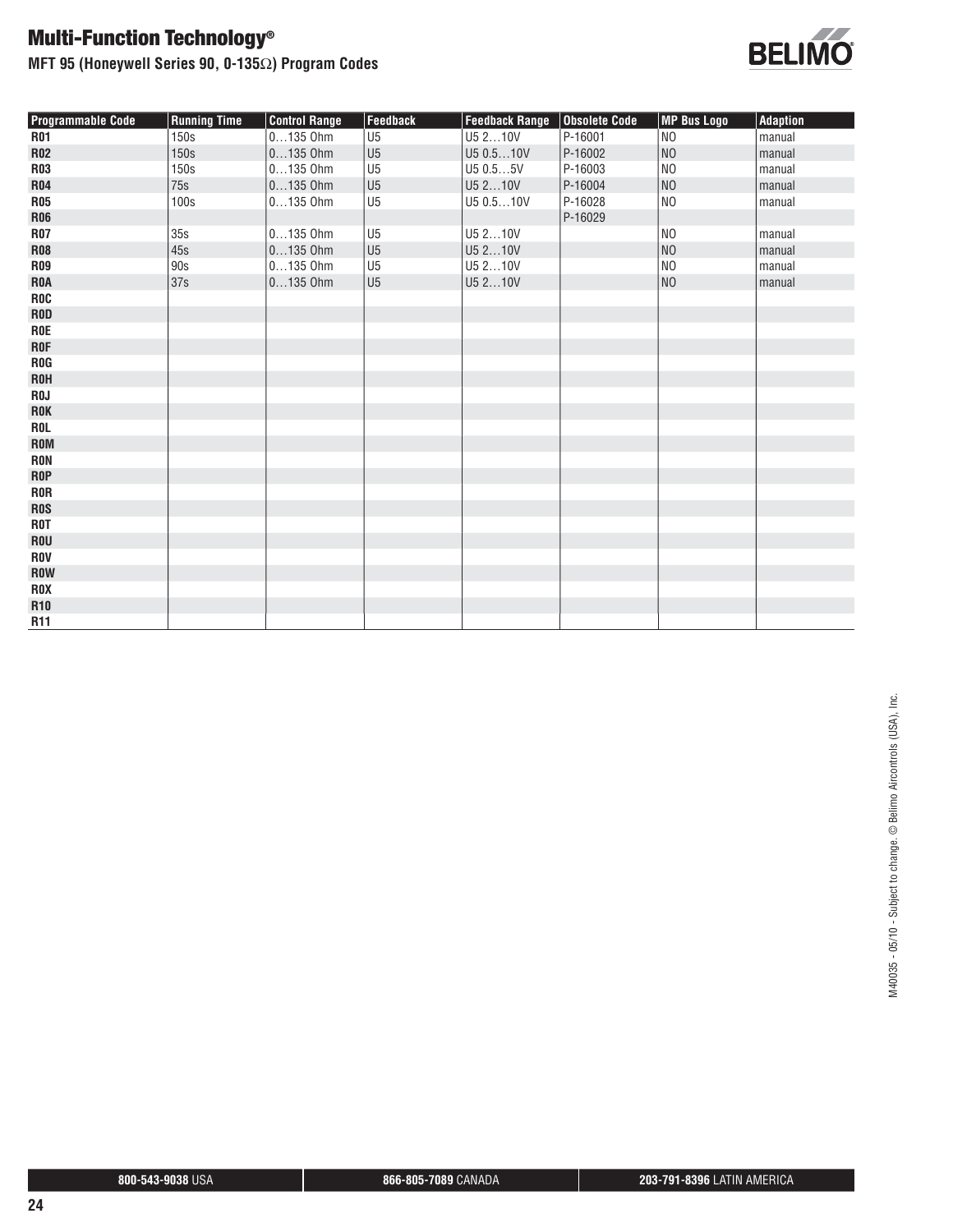

### **MFT PWM (Pulse Width Modulation) Program Codes**

| <b>Programmable Code</b> | <b>Running Time</b> | <b>Control Range</b> | <b>Feedback</b> | <b>Feedback Range</b> | <b>Obsolete Code</b> | <b>MP Bus Logo</b> | <b>Adaption</b> |
|--------------------------|---------------------|----------------------|-----------------|-----------------------|----------------------|--------------------|-----------------|
| <b>W01</b>               | 150s                | 0.592.93s            | U <sub>5</sub>  | U5 210V               | P-20001              | N <sub>0</sub>     | manual          |
| <b>W02</b>               | 150s                | 0.025s               | U <sub>5</sub>  | U5 210V               | P-20002              | N <sub>0</sub>     | manual          |
| <b>W03</b>               | 150s                | 0.125.5s             | U <sub>5</sub>  | U5 210V               | P-20003              | N <sub>0</sub>     | manual          |
| <b>W04</b>               | 150s                | 0.125.6s             | U <sub>5</sub>  | U5 210V               | P-20004              | N <sub>0</sub>     | manual          |
| <b>W05</b>               | 150s                | 0.15.2s              | U <sub>5</sub>  | U5 0.55V              | P-20005              | N <sub>0</sub>     | manual          |
| <b>W06</b>               | 150s                | 0.592.93s            | U <sub>5</sub>  | U5 0.510V             | P-20006              | N <sub>0</sub>     | manual          |
| <b>W07</b>               | 150s                | 0.025s               | U <sub>5</sub>  | U5 0.55V              | P-20007              | N <sub>0</sub>     | manual          |
| <b>W08</b>               | 150s                | 0.110s               | U <sub>5</sub>  | U5 210V               | P-20008              | N <sub>0</sub>     | manual          |
| <b>W09</b>               | 150s                | 111s                 | U <sub>5</sub>  | U5 210V               | P-20009              | N <sub>0</sub>     | manual          |
| W10                      | 150s                | 0.025s               | U <sub>5</sub>  | U5 210V               | P-20010              | N <sub>0</sub>     | manual          |
| W11                      | 150s                | 0.025.6s             | U <sub>5</sub>  | U5 210V               | P-20011              | N <sub>0</sub>     | manual          |
| <b>W12</b>               | 150s                | 0.525.5s             | U <sub>5</sub>  | U5 210V               | P-20012              | N <sub>0</sub>     | manual          |
| W13                      | 150s                | 0.52.93s             | U <sub>5</sub>  | U5 210V               | P-20013              | N <sub>0</sub>     | manual          |
| W14                      | 150s                | 0.110s               | U <sub>5</sub>  | U5 210V               | P-20014              | N <sub>0</sub>     | manual          |
| <b>W15</b>               | 150s                | 111s                 | U <sub>5</sub>  | U5 210V               | P-20015              | N <sub>0</sub>     | manual          |
| <b>W16</b>               | 150s                | 0.025s               | U <sub>5</sub>  | U5 210V               | P-20016              | N <sub>0</sub>     | auto-adapt.     |
| <b>W17</b>               | 150s                | 0.025.6s             | U <sub>5</sub>  | U5 210V               | P-20017              | N <sub>0</sub>     | auto-adapt.     |
| <b>W18</b>               | 150s                | 0.125.5s             | U <sub>5</sub>  | U5 210V               | P-20018              | N <sub>0</sub>     | auto-adapt.     |
| W19                      | 150s                | 0.022.5s             | U <sub>5</sub>  | U5 210V               | P-20019              | N <sub>O</sub>     | manual          |
| W20                      | 150s                | 2.75s                | U <sub>5</sub>  | U5 210V               | P-20020              | N <sub>0</sub>     | manual          |
| <b>W21</b>               | 150s                | 0.15.2s              | U <sub>5</sub>  | U5 210V               | P-20021              | N <sub>0</sub>     | manual          |
| <b>W22</b>               | 150s                | 0.112.85s            | U <sub>5</sub>  | U5 210V               | P-20022              | N <sub>0</sub>     | manual          |
| <b>W23</b>               | 150s                | 5.110.1s             | U <sub>5</sub>  | U5 210V               | P-20023              | N <sub>0</sub>     | manual          |
| <b>W24</b>               | 150s                | 0.591.76s            | U <sub>5</sub>  | U5 210V               | P-20024              | N <sub>0</sub>     | manual          |
| <b>W25</b>               | 150s                | 1.762.93s            | U <sub>5</sub>  | U5 210V               | P-20025              | N <sub>0</sub>     | manual          |
| <b>W26</b>               | 150s                | 0.0212s              | U <sub>5</sub>  | U5 210V               | P-20026              | N <sub>0</sub>     | manual          |
| <b>W27</b>               | 150s                | 0.0214s              | U <sub>5</sub>  | U5 210V               | P-20027              | N <sub>0</sub>     | manual          |
| <b>W28</b>               | 150s                | 12.522s              | U <sub>5</sub>  | U5 210V               | P-20028              | N <sub>0</sub>     | manual          |
| <b>W29</b>               | 150s                | 0.512.85s            | U <sub>5</sub>  | U5 210V               | P-20029              | N <sub>0</sub>     | manual          |
| <b>W30</b>               | 150s                | 0.124s               | U <sub>5</sub>  | U5 210V               | P-20030              | N <sub>O</sub>     | manual          |
| <b>W31</b>               | 100s                | 0.025s               | U <sub>5</sub>  | U5 $\Omega$ 210V      | P-20031              | N <sub>0</sub>     | off             |
| <b>W32</b>               | 100s                | 0.125.5              | U <sub>5</sub>  | U5 210V               | P-20032              | N <sub>0</sub>     | off             |
| <b>W33</b>               | 150s                | 0.225.5              | U <sub>5</sub>  | U5 210V               | P-20033              | N <sub>0</sub>     | manual          |
| <b>W34</b>               | 100s                | 0.592.93s            | U <sub>5</sub>  | U5 210V               | P-20034              | N <sub>0</sub>     | off             |
| <b>W35</b>               | 150s                | 5.59.5s              | U <sub>5</sub>  | U5 210V               | P-20035              | N <sub>0</sub>     | manual          |
| <b>W36</b>               | 150s                | 0.54.5s              | U <sub>5</sub>  | U5 210V               | P-20036              | N <sub>0</sub>     | manual          |
| <b>W37</b>               | 150s                | 0.15.2s              | U <sub>5</sub>  | U5 0.510V             | P-20037              | N <sub>0</sub>     | manual          |
| <b>W38</b>               | 150s                | 0.026s               | U <sub>5</sub>  | U5 210V               | P-20038              | N <sub>0</sub>     | manual          |
| <b>W39</b>               | 150s                | 0.592.93s            | U <sub>5</sub>  | U5 210V               | P-20039              | N <sub>0</sub>     | auto-adapt.     |
| W3A                      | 150s                | 0.55.0s              | U <sub>5</sub>  | U5 210V               | P-20040              | N <sub>0</sub>     | auto-adapt.     |
| W3C                      | 150s                | 0.125.5s             | U <sub>5</sub>  | U5 210V               | ---                  | N <sub>0</sub>     | manual          |
| W3D                      | 150s                | 0.25.2s              | U5              | U5 210V               | P-20041              | N <sub>O</sub>     | manual          |
| W3E<br>W3F               |                     |                      |                 |                       |                      |                    |                 |
| W3G                      |                     |                      |                 |                       |                      |                    |                 |
| W3H                      |                     |                      |                 |                       |                      |                    |                 |
| W3J                      |                     |                      |                 |                       |                      |                    |                 |
| W3K                      |                     |                      |                 |                       |                      |                    |                 |
| W3L                      |                     |                      |                 |                       |                      |                    |                 |
| W3M                      |                     |                      |                 |                       |                      |                    |                 |
| W3N                      |                     |                      |                 |                       |                      |                    |                 |
| W3P                      |                     |                      |                 |                       |                      |                    |                 |
| W3R                      |                     |                      |                 |                       |                      |                    |                 |
| W3S                      |                     |                      |                 |                       |                      |                    |                 |
| W3T                      |                     |                      |                 |                       |                      |                    |                 |
| W3U                      |                     |                      |                 |                       |                      |                    |                 |
| W3V                      |                     |                      |                 |                       |                      |                    |                 |
| W3W                      |                     |                      |                 |                       |                      |                    |                 |
| W3X                      |                     |                      |                 |                       |                      |                    |                 |
| <b>W40</b>               |                     |                      |                 |                       |                      |                    |                 |
| W41                      |                     |                      |                 |                       |                      |                    |                 |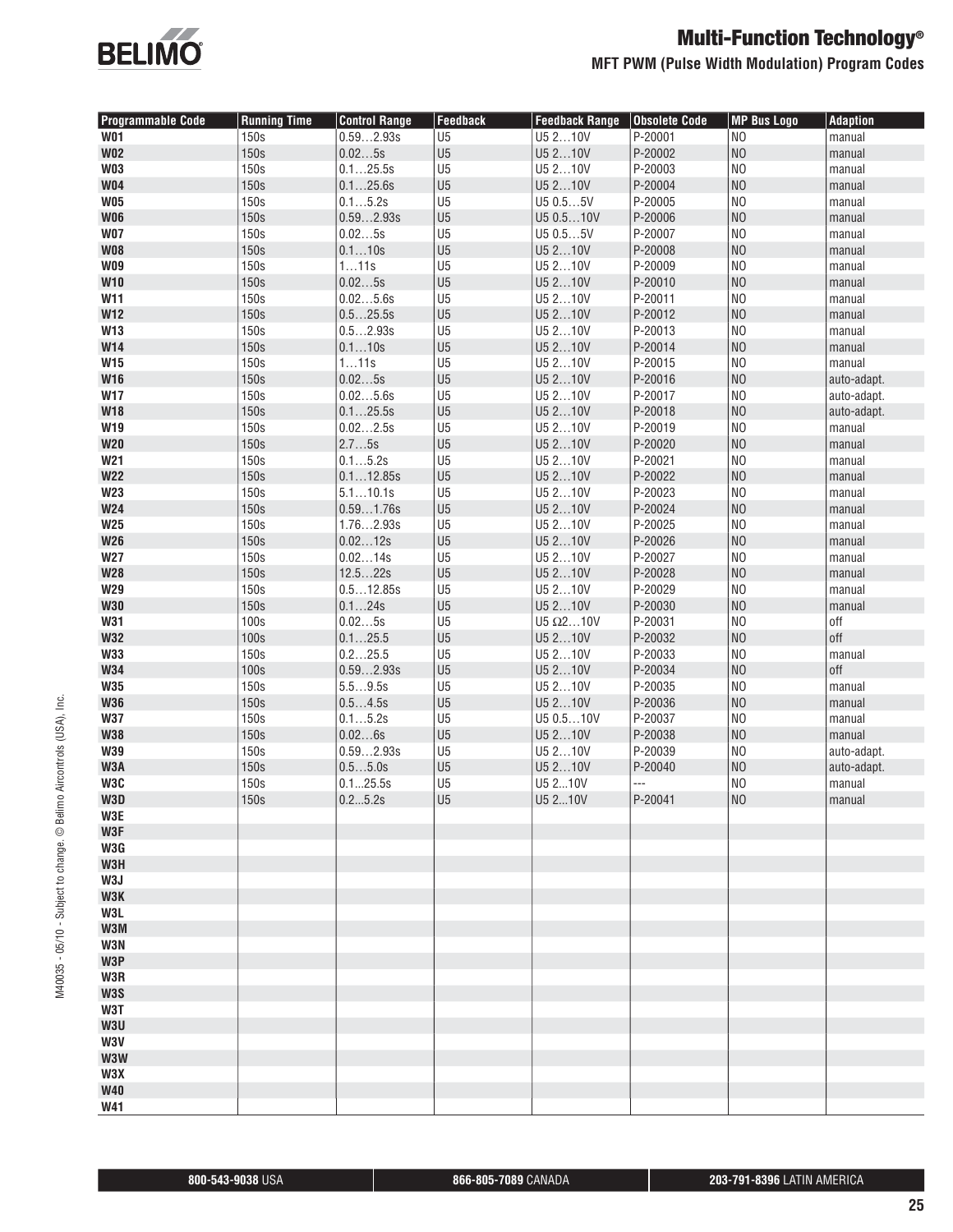**MFT Floating Point Program Codes**



| <b>Programmable Code</b> | <b>Running Time</b> | <b>Control Range</b> | <b>Feedback</b> | <b>Feedback Range</b> | Obsolete Code            | <b>MP Bus Logo</b> | <b>Adaption</b> |
|--------------------------|---------------------|----------------------|-----------------|-----------------------|--------------------------|--------------------|-----------------|
| <b>F01</b>               | 150s                | ---                  | U <sub>5</sub>  | U5 210V               | P-30001                  | N <sub>0</sub>     | manual          |
| <b>F02</b>               | 150s                | ---                  | U <sub>5</sub>  | U5 0.510V             | P-30002                  | N <sub>0</sub>     | manual          |
| F03                      | 100s                | ---                  | U <sub>5</sub>  | U5 210V               | P-30003                  | N <sub>0</sub>     | manual          |
| F04                      | 100s                | ---                  | U <sub>5</sub>  | U5 0.55V              | P-30004                  | N <sub>0</sub>     | manual          |
| <b>F05</b>               | 100s                | $\overline{a}$       | U <sub>5</sub>  | U5 0.510V             | P-30005                  | N <sub>0</sub>     | manual          |
| <b>F06</b>               | 150s                | $---$                | U <sub>5</sub>  | U5 0.55V              | P-30006                  | N <sub>O</sub>     | manual          |
| <b>F07</b>               | 300s                | ---                  | U <sub>5</sub>  | U5 210V               | P-30007                  | N <sub>0</sub>     | manual          |
| <b>F08</b>               | 75s                 | ---                  | U <sub>5</sub>  | U5 210V               | P-30008                  | N <sub>0</sub>     | manual          |
| F09                      | <b>85s</b>          | ---                  | U <sub>5</sub>  | U5 210V               | P-30009                  | N <sub>O</sub>     | manual          |
| F10                      | 150s                | ---                  | U <sub>5</sub>  | U5 0.56V              | P-30010                  | N <sub>0</sub>     | manual          |
| F11                      | 75s                 | ---                  | U <sub>5</sub>  | U5 0.55V              | P-30011                  | N <sub>0</sub>     | manual          |
| F13                      | 120s                | ---                  | U <sub>5</sub>  | U5 0.510V             | P-30013                  | N <sub>O</sub>     | manual          |
| F14                      | 90s                 | ---                  | U <sub>5</sub>  | U5 210V               | P-30014                  | N <sub>0</sub>     | manual          |
| F15                      | 150s                | ---                  | U <sub>5</sub>  | U5 0.54.5V            | P-30015                  | N <sub>0</sub>     | manual          |
| F16                      | 150s                | ---                  | U <sub>5</sub>  | U515V                 | P-30016                  | N <sub>0</sub>     | manual          |
| F17                      | 90s                 | ---                  | U <sub>5</sub>  | U5110V                | P-30017                  | N <sub>0</sub>     | manual          |
| F18                      | 60s                 | ---                  | U <sub>5</sub>  | U5 210V               |                          | N <sub>0</sub>     | manual          |
| F19                      | 45s                 | ---                  | U <sub>5</sub>  | U5 210V               | $\overline{\phantom{a}}$ | N <sub>O</sub>     | manual          |
| F <sub>1</sub> A         | 35s                 | ---                  | U <sub>5</sub>  | U5 210V               | $\overline{a}$           | N <sub>0</sub>     | manual          |
| F <sub>1</sub> C         |                     |                      |                 |                       |                          |                    |                 |
| F <sub>1</sub> D         |                     |                      |                 |                       |                          |                    |                 |
| F <sub>1</sub> E         |                     |                      |                 |                       |                          |                    |                 |
| F <sub>1</sub> F         |                     |                      |                 |                       |                          |                    |                 |
| F1G                      | 120s                | ---                  | U <sub>5</sub>  | U5 210V               | $\overline{\phantom{a}}$ | N <sub>O</sub>     | manual          |
| F1H                      | 450s                | ---                  | U <sub>5</sub>  | U5 210V               | ---                      | N <sub>0</sub>     | manual          |
| F <sub>1</sub>           |                     |                      |                 |                       |                          |                    |                 |
| F1K                      |                     |                      |                 |                       |                          |                    |                 |
| F <sub>1</sub> L         |                     |                      |                 |                       |                          |                    |                 |
| F1M                      |                     |                      |                 |                       |                          |                    |                 |
| F <sub>1</sub> N         |                     |                      |                 |                       |                          |                    |                 |
| F <sub>1</sub> P         |                     |                      |                 |                       |                          |                    |                 |
| F <sub>1</sub> R         |                     |                      |                 |                       |                          |                    |                 |
| F <sub>1</sub> S         |                     |                      |                 |                       |                          |                    |                 |
| F1T                      |                     |                      |                 |                       |                          |                    |                 |
| F1U                      |                     |                      |                 |                       |                          |                    |                 |
| F1V                      |                     |                      |                 |                       |                          |                    |                 |
| F1W                      |                     |                      |                 |                       |                          |                    |                 |
| F <sub>1</sub> X         |                     |                      |                 |                       |                          |                    |                 |
| <b>F20</b>               |                     |                      |                 |                       |                          |                    |                 |
| F21                      |                     |                      |                 |                       |                          |                    |                 |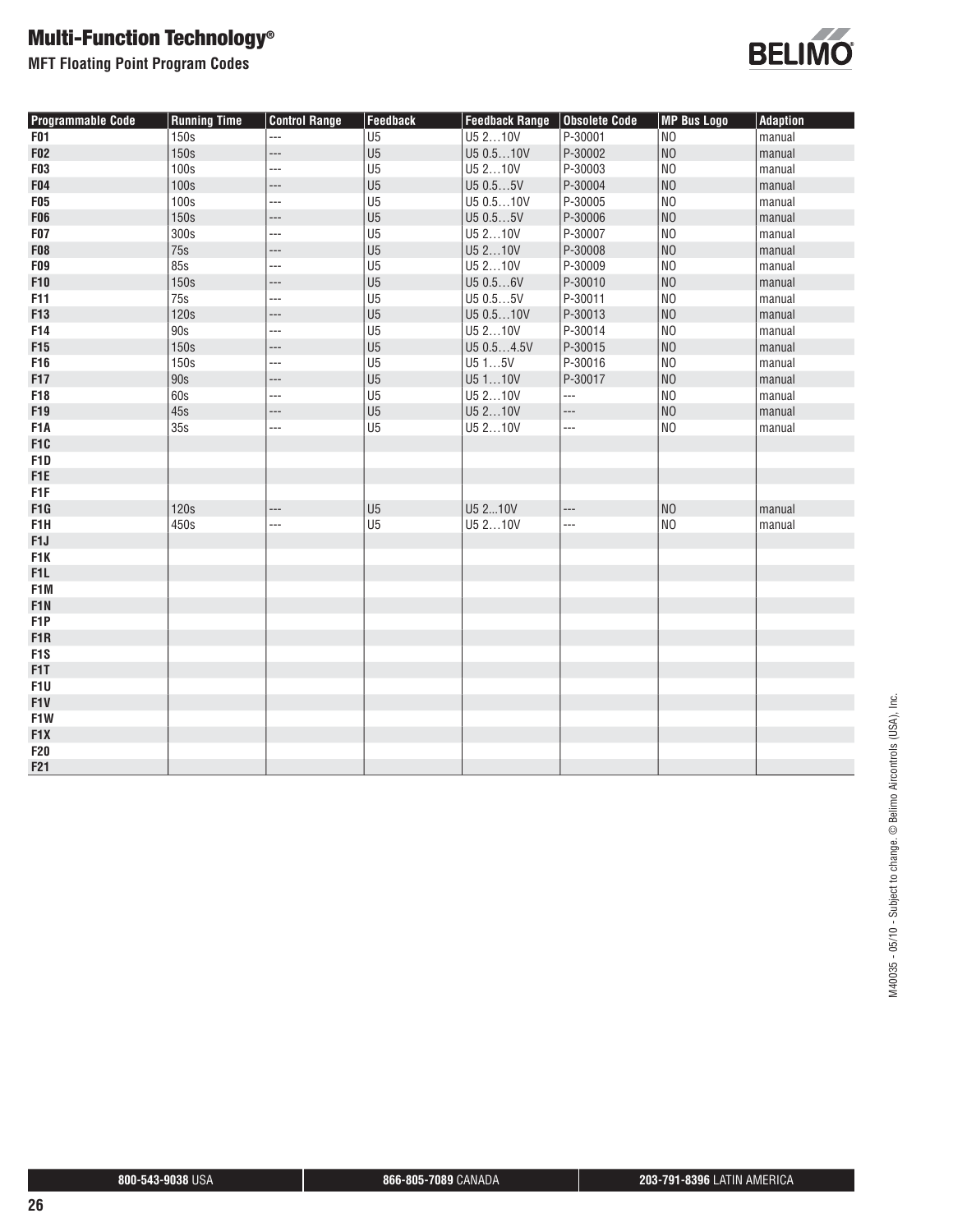

**MFT On/Off Program Codes**

| <b>Programmable Code</b> | <b>Running Time</b> | <b>Control Range</b> | Feedback       | <b>Feedback Range</b> | <b>Obsolete Code</b> | <b>MP Bus Logo</b> | <b>Adaption</b> |
|--------------------------|---------------------|----------------------|----------------|-----------------------|----------------------|--------------------|-----------------|
| J <sub>01</sub>          | 75s                 | $\overline{a}$       | U <sub>5</sub> | U5 210V               | P-40001              | N <sub>O</sub>     | manual          |
| J <sub>02</sub>          | 150s                | ---                  | U <sub>5</sub> | U5 210V               | P-40002              | NO                 | manual          |
| J <sub>03</sub>          | 75s                 | ---                  | U <sub>5</sub> | U5 210V               | P-40003              | N <sub>0</sub>     | manual          |
| J <sub>04</sub>          | 100s                | ---                  | U <sub>5</sub> | U5 0.55V              | P-40004              | NO                 | manual          |
| J05                      | 100s                | ---                  | U <sub>5</sub> | U5 0.510V             | P-40005              | N <sub>0</sub>     | manual          |
| J06                      | 120s                | ---                  | U <sub>5</sub> | U5 210V               | P-40006              | N <sub>O</sub>     | manual          |
| J <sub>07</sub>          | 45s                 | ---                  | U <sub>5</sub> | U5 210V               | P-40007              | N <sub>0</sub>     | manual          |
| J08                      | 200s                | ---                  | U <sub>5</sub> | U5 210V               | P-40008              | N <sub>0</sub>     | manual          |
| J09                      | 120s                | ---                  | U <sub>5</sub> | U5 0.510V             | P-40009              | N <sub>0</sub>     | manual          |
| J10                      | 300s                | ---                  | U <sub>5</sub> | U5 210V               | P-40010              | NO                 | manual          |
| J11                      | 150s                | ---                  | U <sub>5</sub> | U5 0.510V             | P-40011              | N <sub>0</sub>     | manual          |
| J13                      | 100s                | ---                  | U <sub>5</sub> | U5 0.55V              | P-40012              | NO                 | manual (off)    |
| J14                      |                     |                      |                |                       |                      |                    |                 |
| J15                      |                     |                      |                |                       |                      |                    |                 |
| J16                      |                     |                      |                |                       |                      |                    |                 |
| J17                      |                     |                      |                |                       |                      |                    |                 |
| J18                      |                     |                      |                |                       |                      |                    |                 |
| J19                      |                     |                      |                |                       |                      |                    |                 |
| J1A                      |                     |                      |                |                       |                      |                    |                 |
| J1C                      |                     |                      |                |                       |                      |                    |                 |
| J1D                      |                     |                      |                |                       |                      |                    |                 |
| J1E                      |                     |                      |                |                       |                      |                    |                 |
| J1F                      |                     |                      |                |                       |                      |                    |                 |
| J1G                      |                     |                      |                |                       |                      |                    |                 |
| J1H                      |                     |                      |                |                       |                      |                    |                 |
| J1J                      |                     |                      |                |                       |                      |                    |                 |
| J1K                      |                     |                      |                |                       |                      |                    |                 |
| J1L                      |                     |                      |                |                       |                      |                    |                 |
| J1M                      |                     |                      |                |                       |                      |                    |                 |
| J1N                      |                     |                      |                |                       |                      |                    |                 |
| J1P                      |                     |                      |                |                       |                      |                    |                 |
| J1R                      |                     |                      |                |                       |                      |                    |                 |
| J1S                      |                     |                      |                |                       |                      |                    |                 |
| J1T                      |                     |                      |                |                       |                      |                    |                 |
| J1U                      |                     |                      |                |                       |                      |                    |                 |
| J1V                      |                     |                      |                |                       |                      |                    |                 |
| J1W                      |                     |                      |                |                       |                      |                    |                 |
| J1X                      |                     |                      |                |                       |                      |                    |                 |
| J20                      |                     |                      |                |                       |                      |                    |                 |
| J21                      |                     |                      |                |                       |                      |                    |                 |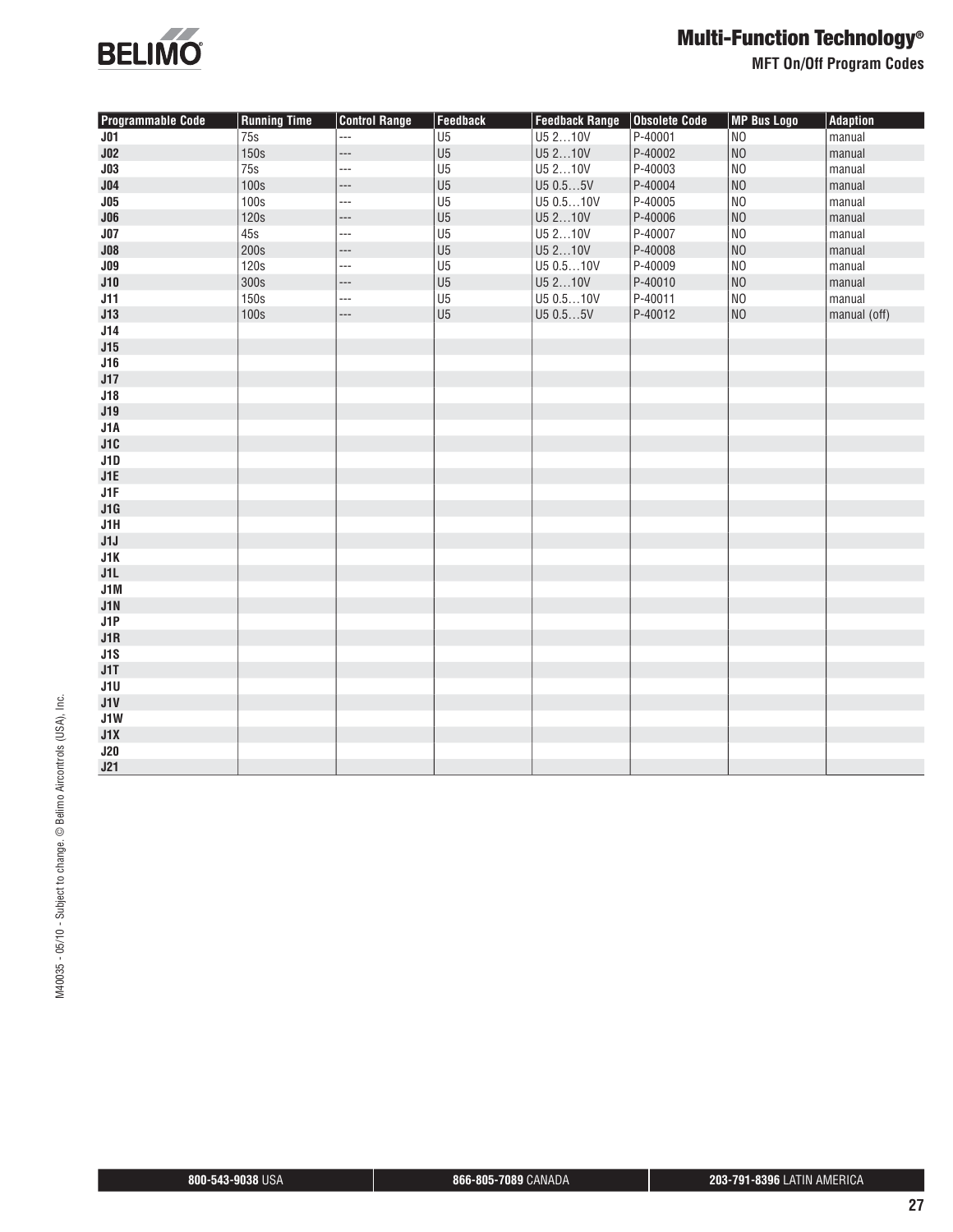**MFT Quick Actuators Proportional Control Program Codes**



| <b>Programmable Code</b> | <b>Running Time</b> | <b>Control Range</b> | Feedback       | <b>Feedback Range</b> | Obsolete Code            | <b>MP Bus Logo</b> | Adaption |
|--------------------------|---------------------|----------------------|----------------|-----------------------|--------------------------|--------------------|----------|
| <b>T01</b>               | 2.5s                | 210V                 | U <sub>5</sub> | U5 210V               | $---$                    | N <sub>O</sub>     | manual   |
| <b>T02</b>               | 4s                  | 210V                 | U <sub>5</sub> | U5 210V               | ---                      | NO                 | manual   |
| <b>T03</b>               | 7s                  | 210V                 | U <sub>5</sub> | U5 210V               | ---                      | N <sub>O</sub>     | manual   |
| <b>T04</b>               | 10s                 | 210V                 | U <sub>5</sub> | U5 210V               | ---                      | NO                 | manual   |
| <b>T05</b>               | 15s                 | 210V                 | U <sub>5</sub> | U5 210V               | ---                      | INO                | manual   |
| <b>T06</b>               | 20s                 | 210V                 | U <sub>5</sub> | U5 210V               | ---                      | N <sub>O</sub>     | manual   |
| <b>T07</b>               | 2.5s                | 0.510V               | U <sub>5</sub> | U5 0.510V             | ---                      | N <sub>O</sub>     | manual   |
| <b>T08</b>               | 4s                  | 0.510V               | U <sub>5</sub> | U5 0.510V             | $\overline{\phantom{a}}$ | NO                 | manual   |
| <b>T09</b>               | 7s                  | 0.510V               | U <sub>5</sub> | U5 0.510V             | ---                      | N <sub>O</sub>     | manual   |
| <b>TOA</b>               | 10 <sub>s</sub>     | 0.510V               | U <sub>5</sub> | U5 0.510V             | ---                      | NO                 | manual   |
| <b>TOC</b>               | 15s                 | 0.510V               | U <sub>5</sub> | U5 0.510V             | ---                      | N <sub>O</sub>     | manual   |
| <b>TOD</b>               | 20s                 | 0.510V               | U <sub>5</sub> | U5 0.510V             | ---                      | NO                 | manual   |
| <b>TOE</b>               |                     |                      |                |                       |                          |                    |          |
| <b>TOF</b>               |                     |                      |                |                       |                          |                    |          |
| <b>TOG</b>               |                     |                      |                |                       |                          |                    |          |
| <b>TOH</b>               |                     |                      |                |                       |                          |                    |          |
| T <sub>0</sub> J         |                     |                      |                |                       |                          |                    |          |
| <b>TOK</b>               |                     |                      |                |                       |                          |                    |          |
| <b>TOL</b>               |                     |                      |                |                       |                          |                    |          |
| <b>TOM</b>               |                     |                      |                |                       |                          |                    |          |
| <b>TON</b>               |                     |                      |                |                       |                          |                    |          |
| <b>TOP</b>               |                     |                      |                |                       |                          |                    |          |
| <b>TOR</b>               |                     |                      |                |                       |                          |                    |          |
| <b>TOS</b>               |                     |                      |                |                       |                          |                    |          |
| <b>TOT</b>               |                     |                      |                |                       |                          |                    |          |
| <b>TOU</b>               |                     |                      |                |                       |                          |                    |          |
| <b>TOV</b>               |                     |                      |                |                       |                          |                    |          |
| <b>TOW</b>               |                     |                      |                |                       |                          |                    |          |
| <b>TOX</b>               |                     |                      |                |                       |                          |                    |          |
| <b>T10</b>               |                     |                      |                |                       |                          |                    |          |
| <b>T11</b>               |                     |                      |                |                       |                          |                    |          |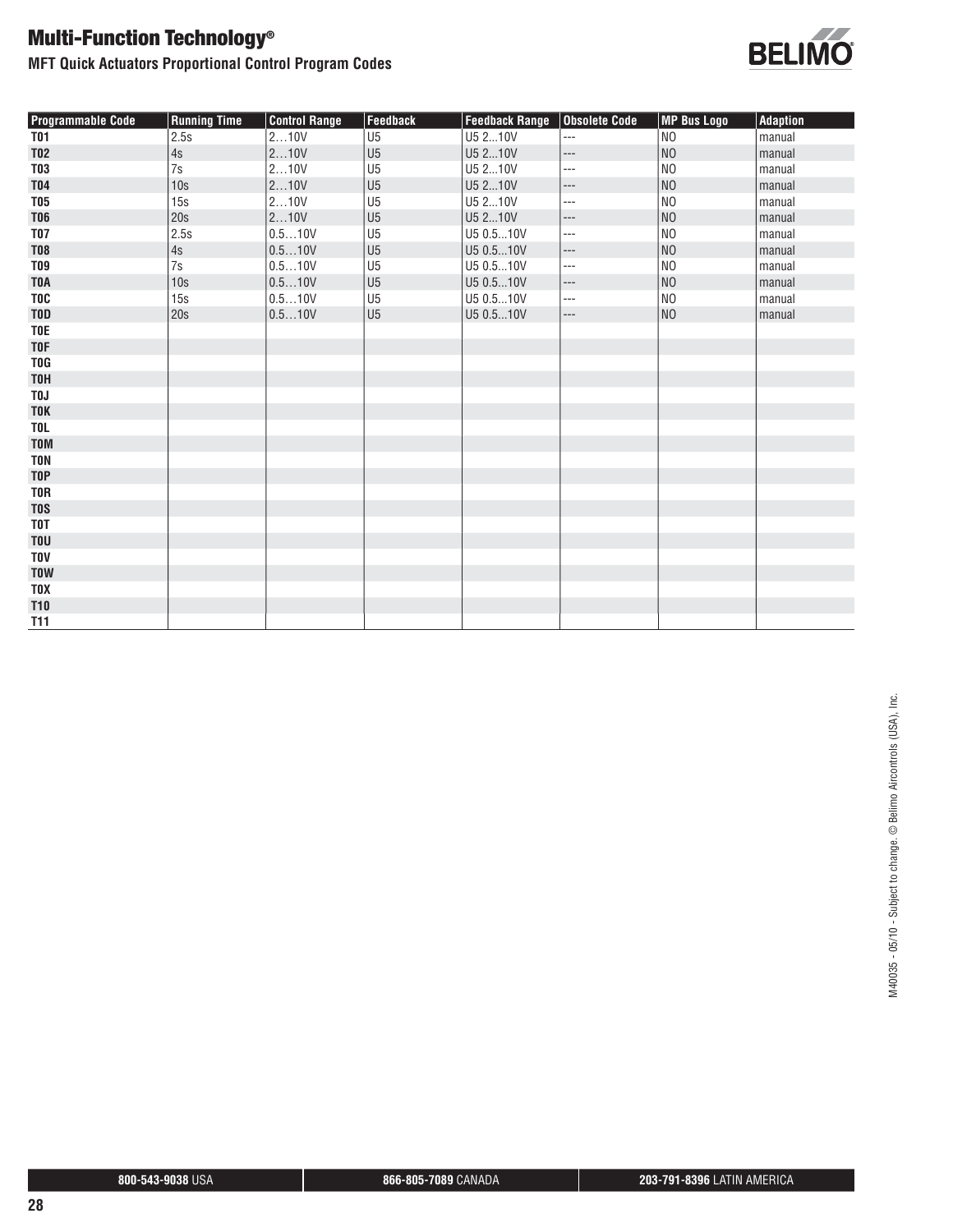

### **MFT Special Control (Non-Spring Return Only) Program Codes**

| <b>Programmable Code</b> | <b>Running Time</b> | <b>Control Range</b> | <b>Feedback</b> | <b>Feedback Range</b> | <b>Obsolete Code</b> | <b>MP Bus Logo</b> | <b>Adaption</b> |
|--------------------------|---------------------|----------------------|-----------------|-----------------------|----------------------|--------------------|-----------------|
| <b>S01</b>               | 150s                | Phasecut             | U <sub>5</sub>  | U5 210V               |                      | N <sub>O</sub>     | manual          |
| <b>SO2</b>               | 35s                 | Phasecut             | U <sub>5</sub>  | U5 210V               |                      | N <sub>O</sub>     | manual          |
| <b>SO3</b>               | 45s                 | Phasecut             | U <sub>5</sub>  | U5 210V               |                      | N <sub>O</sub>     | manual          |
| <b>SO4</b>               | 90s                 | Phasecut             | U <sub>5</sub>  | U5 210V               |                      | N <sub>O</sub>     | manual          |
| <b>SO5</b>               |                     |                      |                 |                       |                      |                    |                 |
| <b>SO6</b>               | 150s                | 420mA                | U <sub>5</sub>  | U5 210V               |                      | NO                 | manual          |
| <b>SO7</b>               |                     |                      |                 |                       |                      |                    |                 |
| <b>SO8</b>               | 45s                 | 420mA                | U <sub>5</sub>  | U5 210V               |                      | N <sub>O</sub>     | manual          |
| <b>SO9</b>               | 90s                 | 420mA                | U <sub>5</sub>  | U5 210V               |                      | $_{\rm NO}$        | manual          |
| <b>SOA</b>               |                     |                      |                 |                       |                      |                    |                 |
| <b>SOC</b>               | 75s                 | 420mA                | U <sub>5</sub>  | U5 210V               |                      | N <sub>O</sub>     | manual          |
| <b>SOD</b>               | 75s                 | Phasecut             | U <sub>5</sub>  | U5 210V               |                      | N <sub>O</sub>     | manual          |
| <b>SOE</b>               |                     |                      |                 |                       |                      |                    |                 |
| <b>SOF</b>               |                     |                      |                 |                       |                      |                    |                 |
| <b>SOG</b>               |                     |                      |                 |                       |                      |                    |                 |
| <b>SOH</b>               |                     |                      |                 |                       |                      |                    |                 |
| <b>SOJ</b>               |                     |                      |                 |                       |                      |                    |                 |
| <b>SOK</b>               |                     |                      |                 |                       |                      |                    |                 |
| <b>SOL</b>               |                     |                      |                 |                       |                      |                    |                 |
| <b>SOM</b>               |                     |                      |                 |                       |                      |                    |                 |
| <b>SON</b>               |                     |                      |                 |                       |                      |                    |                 |
| <b>SOP</b>               |                     |                      |                 |                       |                      |                    |                 |
| <b>SOR</b>               |                     |                      |                 |                       |                      |                    |                 |
| <b>SOS</b>               |                     |                      |                 |                       |                      |                    |                 |
| <b>SOT</b>               |                     |                      |                 |                       |                      |                    |                 |
| SOU                      |                     |                      |                 |                       |                      |                    |                 |
| <b>SOV</b>               |                     |                      |                 |                       |                      |                    |                 |
| <b>SOW</b>               |                     |                      |                 |                       |                      |                    |                 |
| <b>SOX</b>               |                     |                      |                 |                       |                      |                    |                 |
| <b>S10</b>               |                     |                      |                 |                       |                      |                    |                 |
| <b>S11</b>               |                     |                      |                 |                       |                      |                    |                 |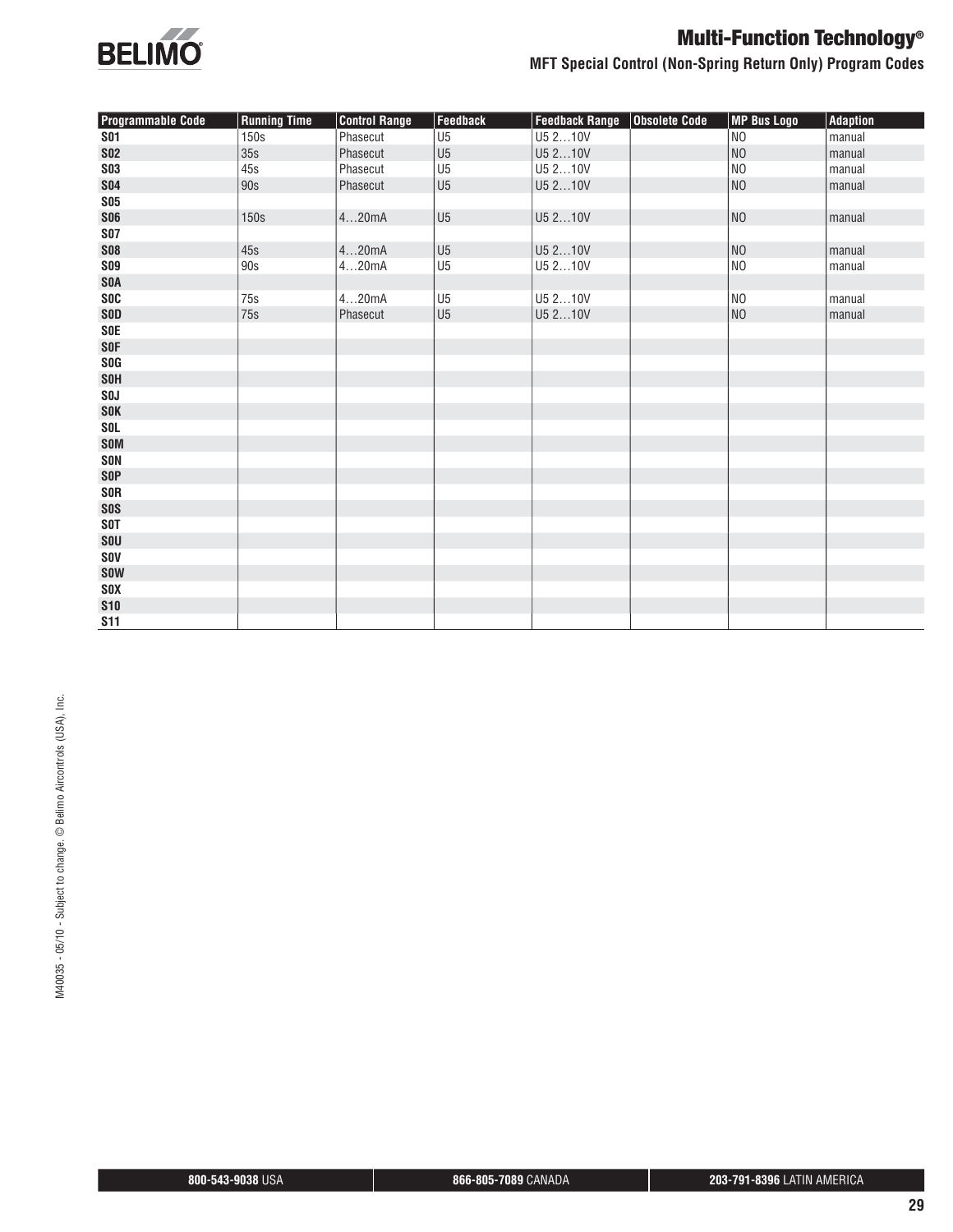**MFT NV/NVF Proportional Control Program Codes**



| <b>Programmable Code</b> | <b>Running Time</b> | <b>Control Range</b> | Feedback       | <b>Feedback Range</b> | Obsolete Code | <b>MP Bus Logo</b> | <b>Adaption</b> |
|--------------------------|---------------------|----------------------|----------------|-----------------------|---------------|--------------------|-----------------|
| <b>NO1</b>               | 150s                | 210V                 | U <sub>5</sub> | U5 210V               | $V-10001$     | N <sub>0</sub>     | manual          |
| <b>NO2</b>               | 150s                | 0.510V               | U <sub>5</sub> | U5 0.510V             | $V-10002$     | N <sub>O</sub>     | manual          |
| <b>N03</b>               | 150s                | 210V                 | U <sub>5</sub> | U5 0.55V              | $V-10003$     | N <sub>0</sub>     | manual          |
| <b>N04</b>               | 150s                | 47V                  | U <sub>5</sub> | U5 210V               | $V-10004$     | N <sub>0</sub>     | manual          |
| <b>N05</b>               | 150s                | 69V                  | U <sub>5</sub> | U5 210V               | $V-10005$     | N <sub>0</sub>     | manual          |
| <b>NO6</b>               | 150s                | 10.513.5V            | U <sub>5</sub> | U5 210V               | $V-10006$     | N <sub>O</sub>     | manual          |
| <b>NO7</b>               | 150s                | 0.55V                | U <sub>5</sub> | U5 210V               | $V-10007$     | N <sub>0</sub>     | manual          |
| <b>N08</b>               | 150s                | 0.55V                | U <sub>5</sub> | U5 0.510V             | $V-10008$     | N <sub>O</sub>     | manual          |
| <b>NO9</b>               | 150s                | 510V                 | U <sub>5</sub> | U5 210V               | $V-10009$     | N <sub>O</sub>     | manual          |
| <b>N10</b>               | 150s                | 510V                 | U <sub>5</sub> | U5 0.510V             | $V-10010$     | N <sub>O</sub>     | manual          |
| N11                      | 150s                | 0.55V                | U <sub>5</sub> | U5 0.55V              | $V-10011$     | N <sub>O</sub>     | manual          |
| <b>N12</b>               | 150s                | 0.55V                | U <sub>5</sub> | U5 0.52.5V            | $V-10012$     | N <sub>O</sub>     | manual          |
| N13                      | 150s                | 0.510V               | U <sub>5</sub> | U5 210V               | $V-10013$     | N <sub>O</sub>     | manual          |
| <b>N14</b>               | 150s                | 0.510V               | U <sub>5</sub> | U5 0.52.5V            | $V-10014$     | N <sub>O</sub>     | manual          |
| <b>N15</b>               | 150s                | 25V                  | U <sub>5</sub> | U5 210V               | $V-10015$     | N <sub>O</sub>     | manual          |
| <b>N16</b>               | 150s                | 26V                  | U <sub>5</sub> | U5 210V               | $V-10016$     | N <sub>O</sub>     | manual          |
| N17                      | 150s                | 610V                 | U <sub>5</sub> | U5 210V               | $V-10017$     | N <sub>O</sub>     | manual          |
| <b>N18</b>               | 150s                | 1417V                | U <sub>5</sub> | U5 210V               | $V-10018$     | N <sub>O</sub>     | manual          |
| N19                      | 100s                | 210V                 | U <sub>5</sub> | U5 210V               | $V-10019$     | N <sub>O</sub>     | manual          |
| N <sub>1</sub> A         | 150s                | 5.110V               | U <sub>5</sub> | U5 5.110V             | $V-10023$     | N <sub>O</sub>     | manual          |
| N1C                      | 75s                 | 210V                 | U <sub>5</sub> | U5 210V               | $V-10025$     | N <sub>O</sub>     | manual          |
| N <sub>1</sub> D         | 150s                | 59V                  | U <sub>5</sub> | U5 210V               | $V-10027$     | N <sub>O</sub>     | manual          |
| N <sub>1</sub> E         | 100s                | 0.510V               | U <sub>5</sub> | U5 0.510V             | $V-10028$     | N <sub>O</sub>     | manual          |
| N <sub>1F</sub>          | 150s                | 36V                  | U <sub>5</sub> | U5 210V               | $V-10041$     | N <sub>O</sub>     | manual          |
| N1G                      | 150s                | 0.52.5V              | U <sub>5</sub> | U5 210V               | $V-10043$     | N <sub>0</sub>     | manual          |
| N <sub>1</sub> H         | 150s                | 710V                 | U <sub>5</sub> | U5 210V               | $V-10044$     | N <sub>O</sub>     | manual          |
| N1J                      | 150s                | 0.520V               | U <sub>5</sub> | U5 210V               | V-10047       | N <sub>O</sub>     | manual          |
| N <sub>1</sub> K         | 150s                | 0.54.5V              | U <sub>5</sub> | U5 0.54.5V            | V-10063       | N <sub>O</sub>     | manual          |
| N1L                      | 150s                | 5.510V               | U <sub>5</sub> | U5 5.510V             | V-10064       | N <sub>0</sub>     | manual          |
| N <sub>1</sub> M         | 150s                | 215V                 | U <sub>5</sub> | U5 210V               | $V-10071$     | N <sub>O</sub>     | manual          |
| N1N                      | 76s                 | 0.510V               | U <sub>5</sub> | U5 0.510V             | V-10077       | N <sub>O</sub>     | manual          |
| N <sub>1</sub> P         | 75s                 | 26V                  | U <sub>5</sub> | U5 210V               | V-10078       | N <sub>O</sub>     | manual          |
| N1R                      | 75s                 | 610V                 | U <sub>5</sub> | U5 210V               | V-10079       | N <sub>0</sub>     | manual          |
| N <sub>1</sub> S         | 150s                | 37V                  | U <sub>5</sub> | U5 210V               | V-10082       |                    | manual          |
| N <sub>1</sub>           | 150s                | 0.592.93s            | U <sub>5</sub> | U5 210V               | $V-20001$     | N <sub>0</sub>     | manual          |
| N <sub>1</sub> U         | 150s                | 0.025s               | U <sub>5</sub> | U5 210V               | $V-20002$     | N <sub>O</sub>     | manual          |
| N1V                      | 150s                | 0.125.5s             | U <sub>5</sub> | U5 210V               | $V-20003$     | N <sub>O</sub>     | manual          |
| N <sub>1</sub> W         | 150s                | 0.125.6s             | U <sub>5</sub> | U5 210V               | $V-20004$     | N <sub>O</sub>     | manual          |
| N <sub>1</sub> X         | 150s                | 0.15.2s              | U <sub>5</sub> | U5 0.55V              | $V-20005$     | N <sub>O</sub>     | manual          |
| <b>N20</b>               | 150s                | 0.592.93s            | U <sub>5</sub> | U5 0.55V              | $V-20006$     | N <sub>O</sub>     | manual          |
| N21                      | 150s                | 0.025s               | U <sub>5</sub> | U5 210V               | V-20007       | N <sub>O</sub>     | manual          |
| <b>N22</b>               | 150s                | 0.15.2s              | U <sub>5</sub> | U5 210V               | $V-20021$     | N <sub>O</sub>     | manual          |
| <b>N23</b>               | 150s                | 0.54.5s              | U <sub>5</sub> | U5 210V               | $V-20040$     | N <sub>O</sub>     | manual          |
| N24                      | 150s                | ---                  | U <sub>5</sub> | U5 210V               | V-30001       | N <sub>0</sub>     | manual          |
| <b>N25</b>               | 150s                | ---                  | U <sub>5</sub> | U5 0.510V             | V-30002       | N <sub>O</sub>     | manual          |
| <b>N26</b>               | 150s                | ---                  | U <sub>5</sub> | U5 0.55V              | V-30006       | N <sub>O</sub>     | manual          |
| N27                      | 75s                 | ---                  | U <sub>5</sub> | U5 210V               | V-30008       | N <sub>0</sub>     | manual          |
| <b>N28</b>               | 75s                 | ---                  | U <sub>5</sub> | U5 210V               | $V-40001$     | N <sub>0</sub>     | manual          |
| N29                      | 150s                | ---                  | U <sub>5</sub> | U5 210V               | V-40002       | N <sub>0</sub>     | manual          |
| <b>N30</b>               | 100s                | ---                  | U <sub>5</sub> | U5 0.55V              | $V-40004$     | N <sub>0</sub>     | manual          |
| N3A                      | 100s                | ---                  | U <sub>5</sub> | U5 0.510V             | $V-40005$     | $_{\sf NO}$        | manual          |